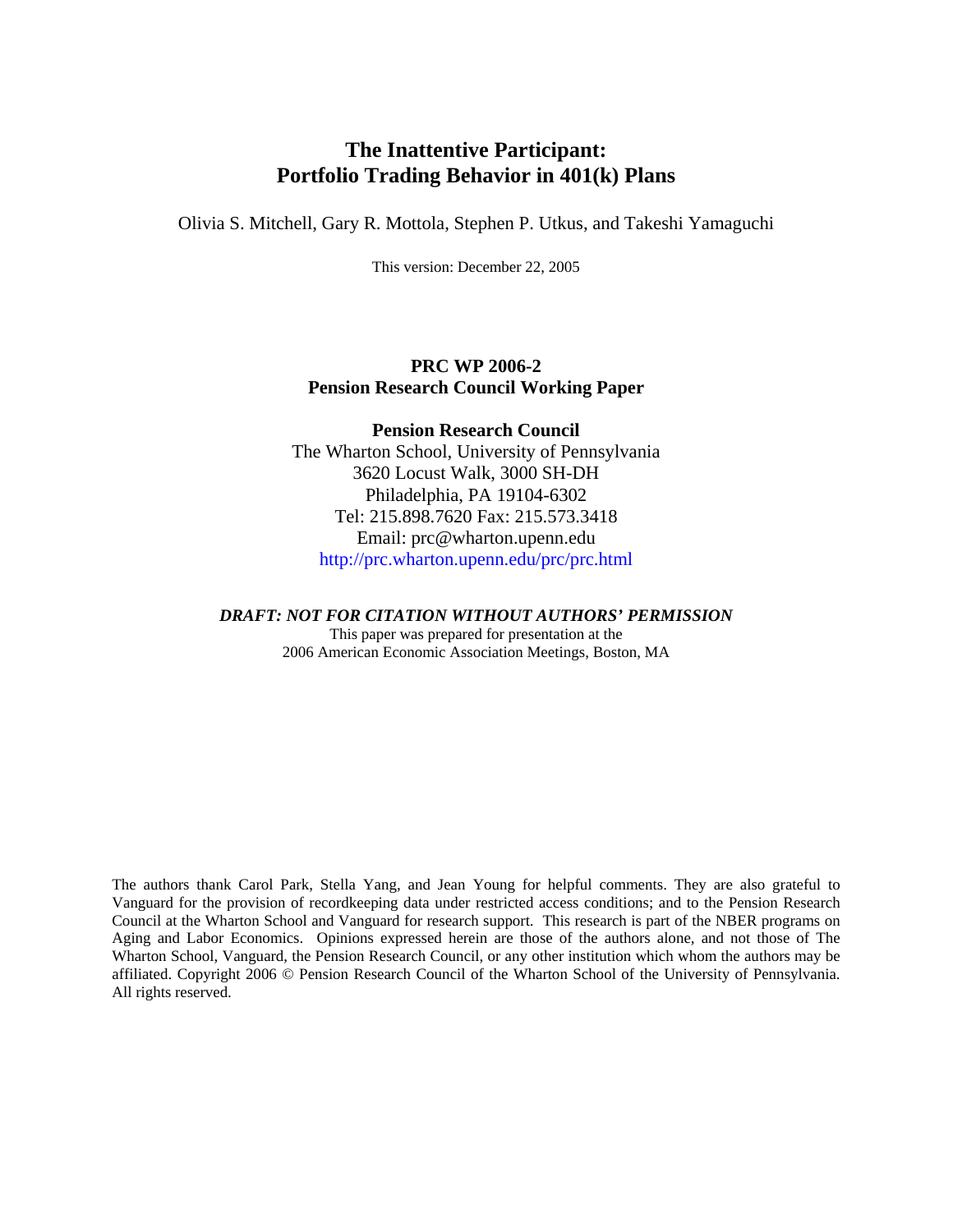## **The Inattentive Participant: Portfolio Trading Behavior in 401(k) Plans**

Olivia S. Mitchell, Gary R. Mottola, Stephen P. Utkus, and Takeshi Yamaguchi

#### Abstract

Most workers in defined contribution retirement plans are inattentive portfolio managers: only a few engage in any trading at all, and only a tiny minority trades actively. Using a rich new dataset on 1.2 million workers in over 1,500 plans, we find that most 401(k) plan participants are characterized by profound inertia. Almost all participants (80%) initiate no trades, and an additional 10% makes only a single trade, in a two-year period. Even among traders, portfolio turnover rates are one-third the rate of professional money managers. Those who trade in their 401(k) plans are more affluent older men, with higher incomes and longer job tenure. They tend to use the internet for 401(k) account access, hold a larger number of investment options, and are more likely to hold active equity funds rather than index or lifecycle funds. Some plan features, including offering own-employer stock, also raise trading levels.

**Olivia S. Mitchell** (corresponding author) International Foundation of Employee Benefit Plans Professor Professor of Insurance & Risk Management Department of Insurance and Risk Management, The Wharton School, University of Pennsylvania 3620 Locust Walk, Suite 3000-SHDH, Philadelphia, PA 19104 Tel. 215-898-0424 mitchelo@wharton.upenn.edu

#### **Gary R. Mottola**

Researcher, Vanguard Center for Retirement Research 100 Vanguard Boulevard, M38 Malvern, PA 19355 Tel. 610-503-4808 gmottola@vanguard.com

#### **Stephen P. Utkus**

Principal, Vanguard Center for Retirement Research 100 Vanguard Boulevard, M38 Malvern, PA 19355 Tel. 610-669-6308 steve\_utkus@vanguard.com

#### **Takeshi Yamaguchi**

Pension Research Council The Wharton School, University of Pennsylvania 3620 Locust Walk, Suite 3000-SHDH Philadelphia, PA 19104 tyamaguc@wharton.upenn.edu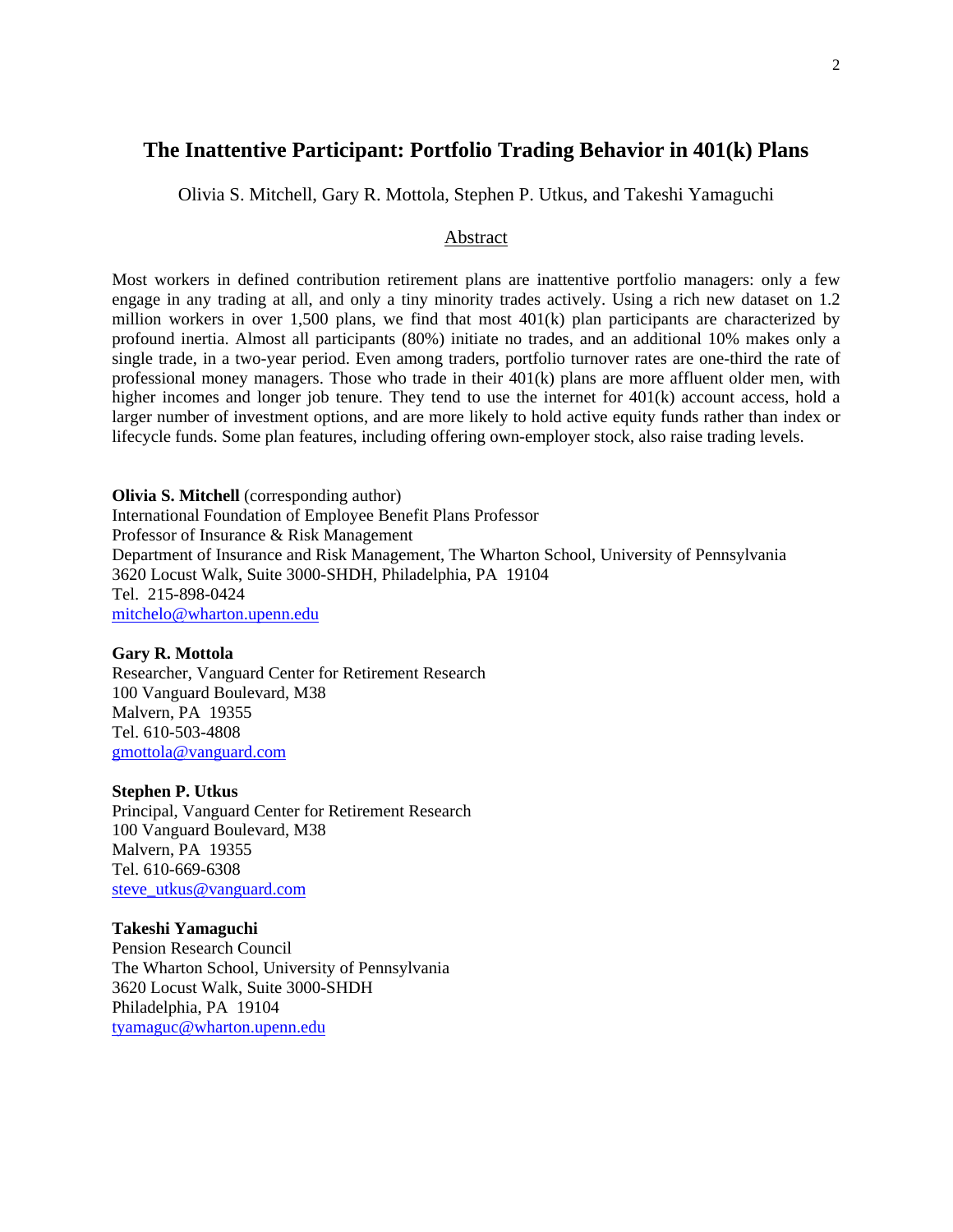## The Inattentive Participant: Portfolio Trading Behavior in 401(k) Plans Olivia S. Mitchell, Gary R. Mottola, Stephen P. Utkus, and Takeshi Yamaguchi

While many studies have explored the determinants of employee saving behavior in US defined contribution (DC) saving plans,<sup>1</sup> far less attention has been devoted to understanding how workers manage their assets in these plans. Nevertheless, plan sponsors, recordkeepers, money managers, and policymakers would benefit from a deeper understanding of how some 60 million employees manage the \$2.5 trillion in their DC pension accounts.<sup>2</sup> This paper draws on a rich new dataset of more than 1,500 retirement plans to analyze trading patterns of some 1.2 million active participants in 401(k) plans over the 2003-04 period. We relate a number of portfolio outcomes to employee characteristics as well as plan design features and participant investment choices. Our results suggest that most 401(k) plan participants exhibit high levels of inertia: over our two-year period, most people never execute any trades in their pension portfolios, and even among traders, portfolio turnover rates are one-third the rate of professional money managers. The few who do trade in their  $401(k)$  plans are more affluent, older men, with higher incomes and longer job tenure. They tend to use the internet for 401(k) account access, hold a larger number of investment options, and are more likely to hold active equity funds rather than index or lifecycle funds. Certain plan design features, notably the presence of company stock, raise trading levels, even after controlling for differences in employee demographic characteristics. In general, most workers tend to buy and hold their pension portfolios and are inattentive to ongoing portfolio management.

 $\overline{a}$ 

<sup>&</sup>lt;sup>1</sup> Mitchell, Utkus, and Yang (2005) provide a review.

 $2^2$  In the US there are three times as many workers participating in DC plans today compared to defined benefit (DB) plans and DB assets (at \$2.2 trillion) are now less than DC assets (Vanguard, 2004).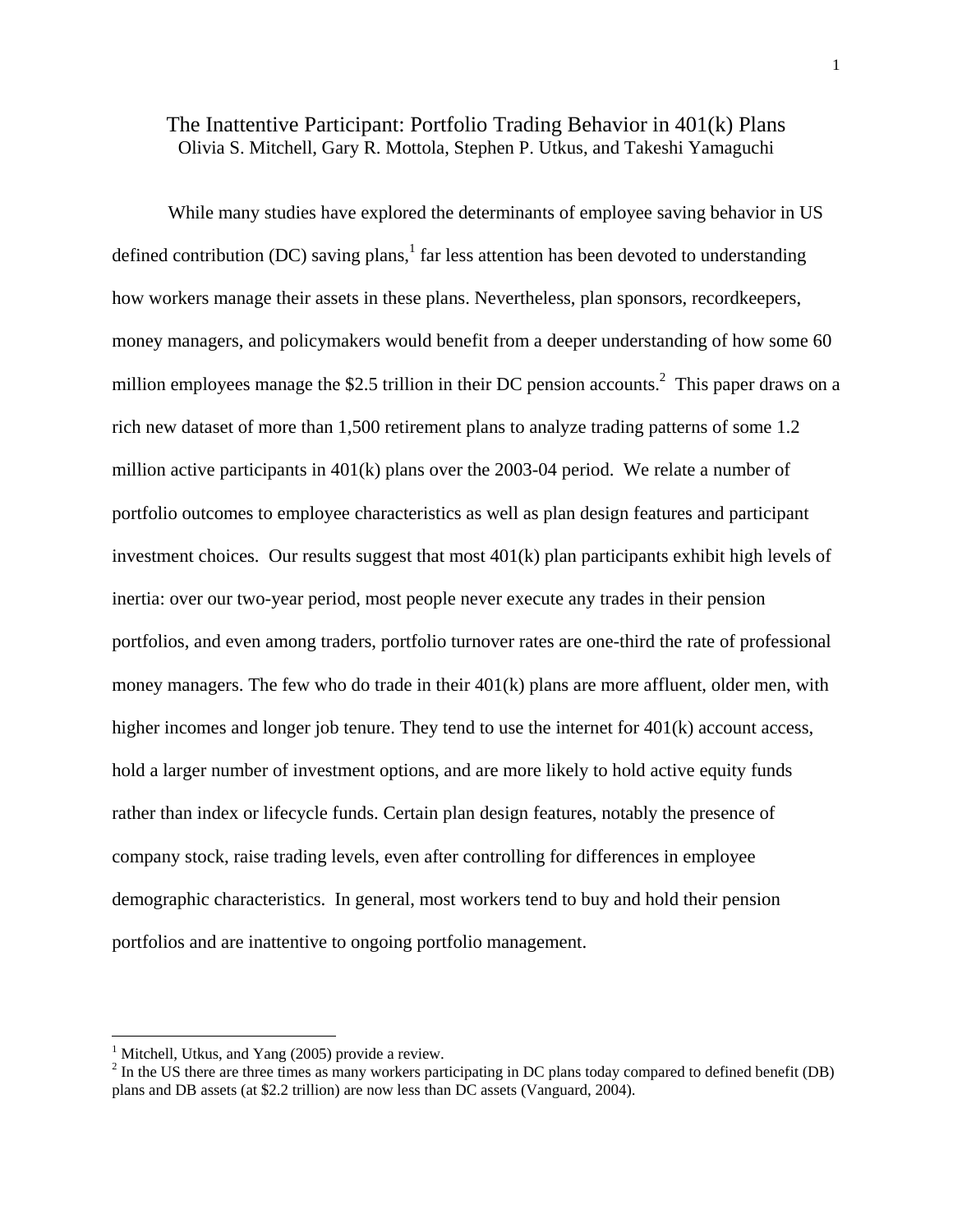Our findings suggest several questions worthy of future research. First, while it is clear that most participants are inattentive to their portfolios, it remains to be seen whether this inactivity is motivated by rational choice, based on the long-term nature of pension assets, or whether it signals interia, implying that participants would require additional assistance to manage their portfolios. Second, our analysis underscores the importance of distinguishing between alternative measures in evaluating the impacts of portfolio trading. Factors such as employee demographics, plan design, or participant holdings, can all have quite different effects depending on whether the measure is the propensity to trade, the propensity to be an active trader, the number of portfolio trades, or portfolio turnover. Third, because only a tiny minority of participants trades actively, any efforts to address the costs due to excessive trading would need to be targeted on the small group of active participants.

 In what follows, we first offer an overview of related literature, and then we turn to a high-level description of trading activity in our dataset. Next we describe our empirical approach, discuss findings, and outline implications.

### **Related Studies**

Why might retirement investors alter their portfolios or 'trade' their pension accounts? Theoretical finance explanations have built on the capital asset pricing framework, where portfolio choice is believed to reflect investor risk preferences, given an efficient set of available investment opportunities. From this perspective, portfolio shifts are predicted if preferences change or when investors alter their forecasts of expected returns and risk (taking into account the transaction costs of trading). In other words, the rational investor trades when the marginal benefit of trading equals or exceeds his marginal cost (Grossman and Stiglitz, 1980).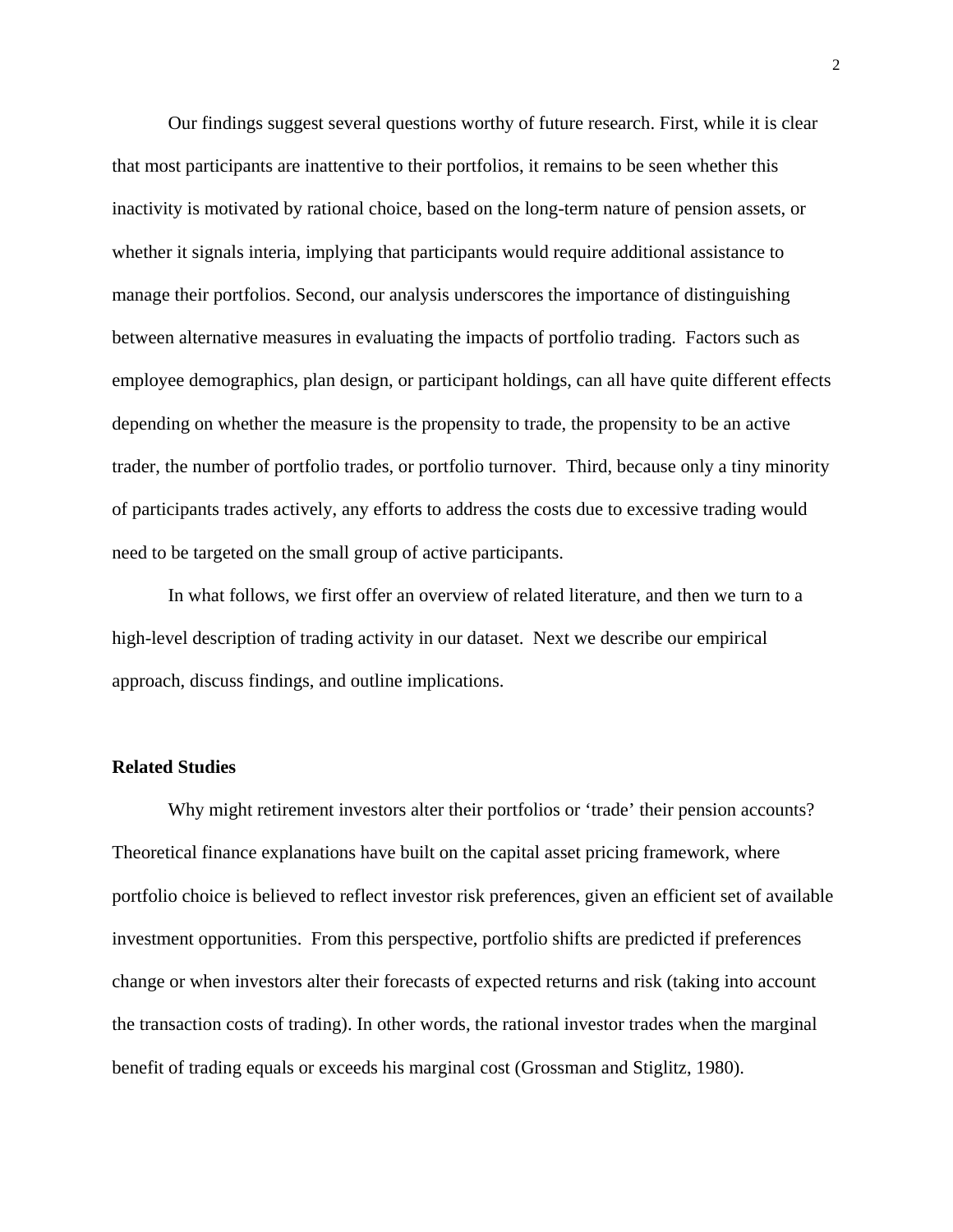Whether these costs and benefits change systematically as investors age is a point of some debate. For instance, Samuelson's (1969) theoretical approach argued that rational investors would hold a fixed equity allocation over their lifetime, regardless of age or wealth (and given identically and independently distributed returns over time, among other assumptions). From this viewpoint, portfolio reallocations or trading would then be attributable to changing return expectations, rebalancing due to fluctuating asset prices, or perhaps the reassessment of manager skill (if the investor employs active portfolio managers). More recent research suggests that an inverse correlation between age and human capital risk should lead investors to hold less risky portfolios as they age, generating age-related trading away from equities.<sup>3</sup> This latter view is consistent with advice offered by many retirement calculators and advisers, who recommend that investors design their portfolio allocations as a function of their goals, risk tolerance, and other factors such as the job security or presence of some other pension plan. From this perspective, portfolio trading would be expected to occur relatively rarely, and it might be particularly associated with an investor's age.<sup>4</sup>

Empirical studies on investor trading behavior are quite recent, and some of the most widely-cited research relies on data from investors with self-directed brokerage accounts. In one influential paper, Barber and Odean (2000) concluded that active traders realize substantially

 $\overline{a}$ 

 $3$  Ameriks and Zeldes (2004) provide an excellent summary of the debate. They also conclude that there is no evidence of age-based trading away from equities.

<sup>&</sup>lt;sup>4</sup> For example, all of the participants in our dataset received an initial investor questionnaire that, if completed, recommended a target asset allocation based on the investor's time horizon, risk tolerance and other factors such as job security. Rebalancing was also recommended as an annual strategy. More generally, Bodie, Kane and Marcus (2002) discuss how investors' risk tolerance and ability to recover from losses declines with age, implying a shift toward conservative assets over time. The Certified Financial Planner (CFP; Tacchino and Littell, 1999) and the Certified Financial Analyst curricula (CFA; Bronson, Scanlan and Squires, forthcoming; and Maginn *et al.* forthcoming) emphasize the importance of life stage and time horizon in investors' ability to take risk. Writers who link age to equity exposure include Brennan (2002) and Evensky (1997).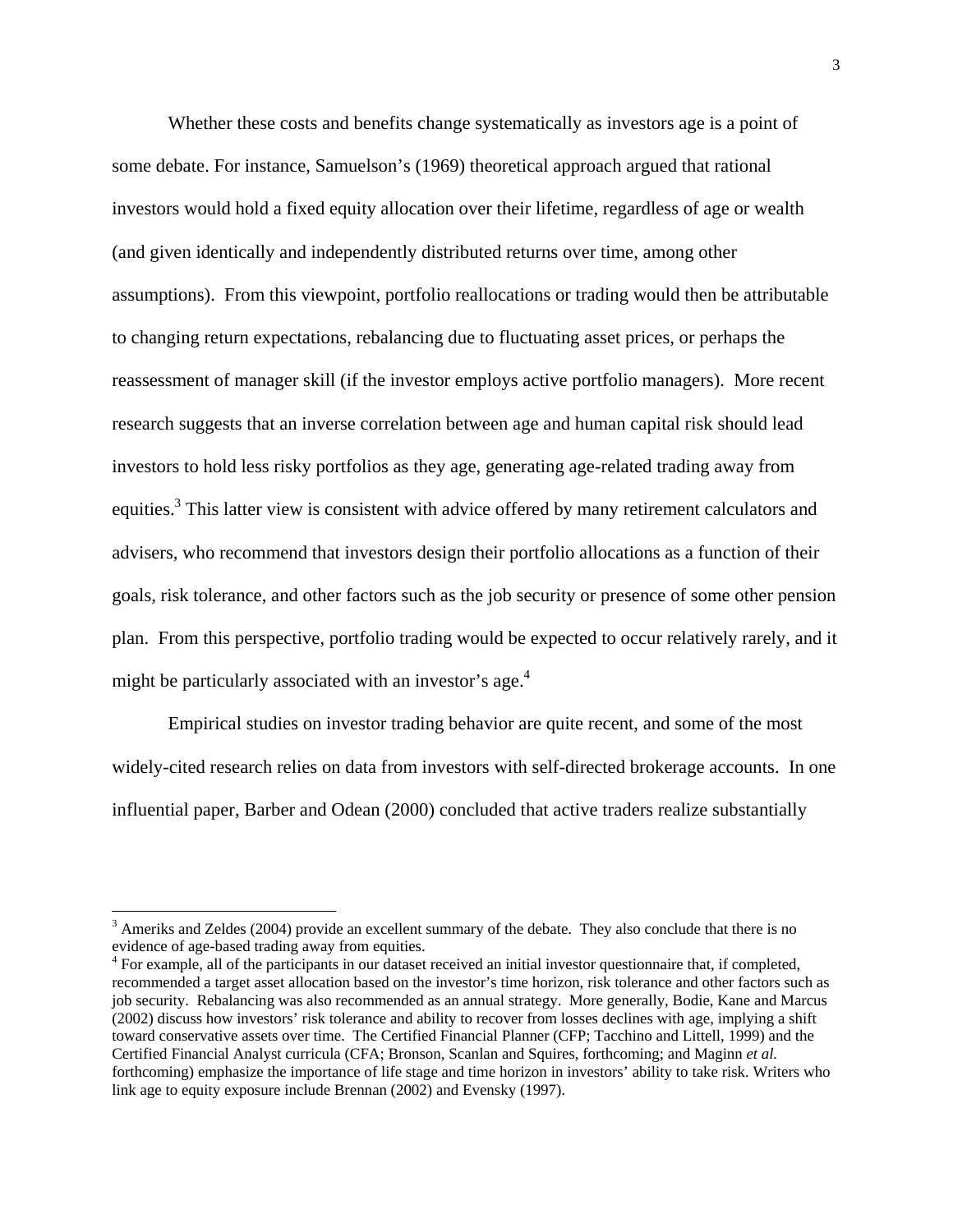lower returns than do nontraders.<sup>5</sup> Their sample also turned over more than 75% of its common stock portfolio annually. This finding lends support to "overconfidence theory," whereby overlyoptimistic investors trade too frequently and to their detriment, as a result of a too-rosy estimation of their own investment skills (Odean 1999; Gervais and Odean, 2001). Follow-up research, again on discount brokerage accountholders, reported a raw male/female gap of 45% in portfolio turnover (Barber and Odean 2001); the gap diminishes somewhat, to 23%, when controlling for other factors.<sup>6</sup> The overall average turnover rate for this sample of brokerage investors was quite high, about 6% on a monthly basis (or 72% annually).

On the face of it, it seems quite unlikely that 401(k) plan participants would exhibit turnover rates as high as a group of self-directed brokerage account holders, yet relatively few studies have evaluated this issue. In an analysis of participants in higher-education 403(b) plans, Ameriks and Zeldes (2004) report that almost three-quarters of those participants never changed their investment holdings over a 10-year period. Whether their findings may be generalized to the broader  $401(k)$  universe is not yet known. In a study of a single large corporate  $401(k)$ pension, Madrian and Shea (2001) report that participants who were automatically enrolled did not change their investment allocations much over time, instead remaining in the conservative cash fund selected by their employer as the default account. Another study of a single plan by Agnew, Balduzzi, and Sundén (2003) again finds strong evidence of 401(k) participant inertia, with almost 90% of plan participants making no trades in a given year. Those authors also report an average of 0.26 trades per year (or about one trade every four years), with a mean annualized portfolio turnover rate of 16%. Interestingly, men trade 56% more often than women, and

 $\overline{a}$ 

 $<sup>5</sup>$  Active traders in their study posted an average annual return of 11.4% versus the average annual return of 16.4%</sup> for all households and a average annual return of 17.9% for the market.

<sup>&</sup>lt;sup>6</sup> This figure is our calculation from reported regression results.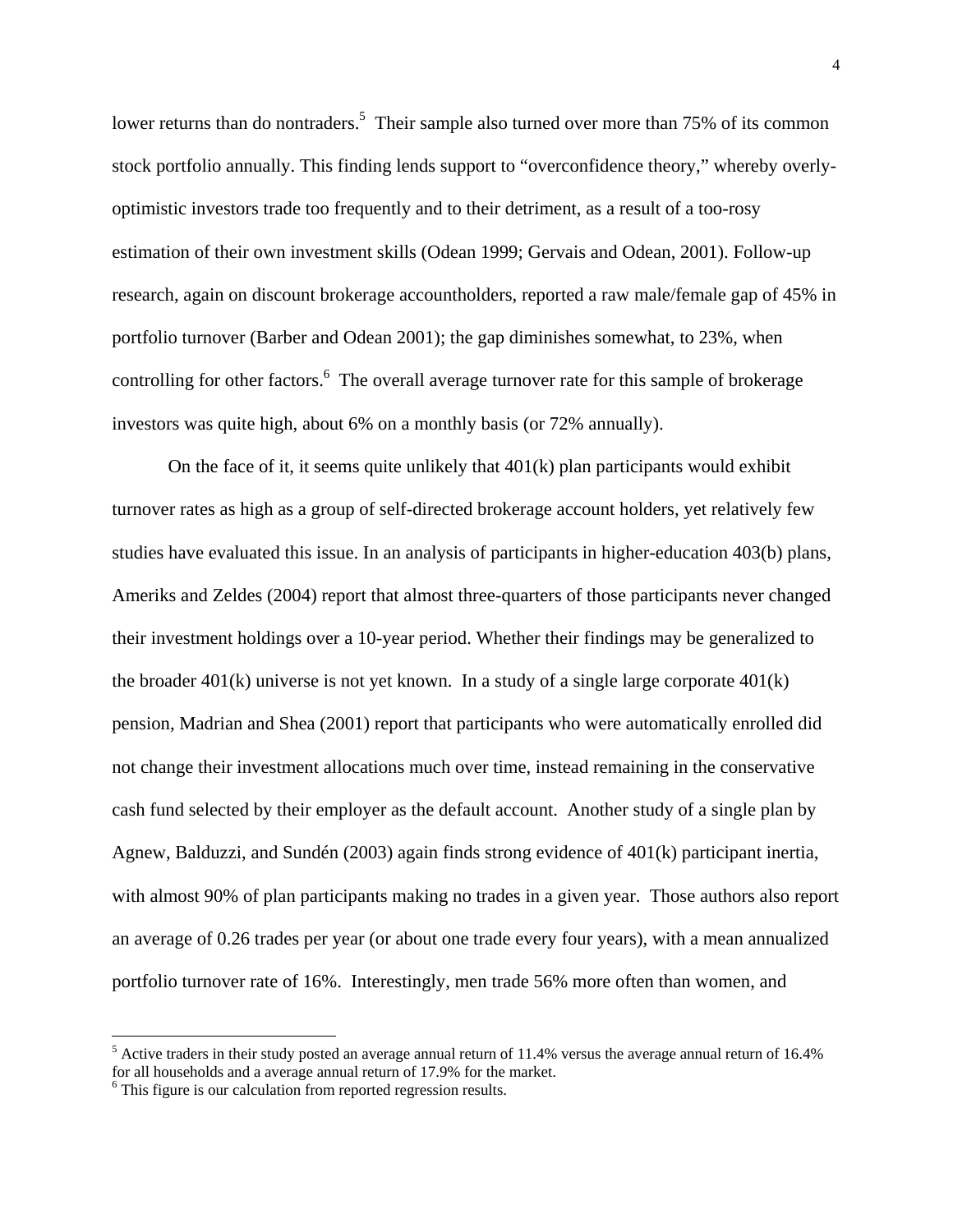portfolio turnover of male traders is 53% higher than female traders. Whether these results can be generalized is again unclear, since that company had previously permitted participants to invest only in a stable-principal investment contract fund, so participants held only one-quarter of their plan money in equities. This is a low fraction compared to  $401(k)$  plans generally.<sup>7</sup>

Two studies have explored the role of internet access on account trading behavior. Barber and Odean (2002) focus again on discount brokerage investors, and they conclude that investors who switch to internet trading are also those who trade more frequently, hold more speculative investments, and see their investment performance deteriorate. Choi, Laibson, and Metrick (2002b) compare trading patterns prior to and post internet trading access, and they suggest that trading frequency doubles, while turnover rises only by half when online trading is introduced, particularly among young, male, and wealthier participants. As we note below, of course, it is unclear whether investors planning to trade also choose to adopt internet account access, or whether internet access in and of itself induces more trading.

Another factor of particular interest in 401(k) plans is whether there are the links between employee trading patterns and plan design decisions made by the employer. Investment decisions in 401(k) plans are the joint outcome of employers' selection of investment offerings, and participants' elections among the available options. While past research has not addressed this issue specifically in the trading context, a handful of studies have linked plan menu design and participant behaviors of other sorts. For instance, Benartzi and Thaler (2001) infer from experimental evidence that menu design can lead participants to naively diversify their portfolios; Elton, Gruber and Blake (2004), argue that some 401(k) investment menus prevent

<u>.</u>

 $^7$  According to the joint Employee Benefit Research Institute/Investment Company Institute (EBRI/ICI) data base of defined contribution plan participants (Holden and VanDerhei, 2004), participants held 67% of their assets in equities as of December 2003, the month prior to the beginning of our sample period.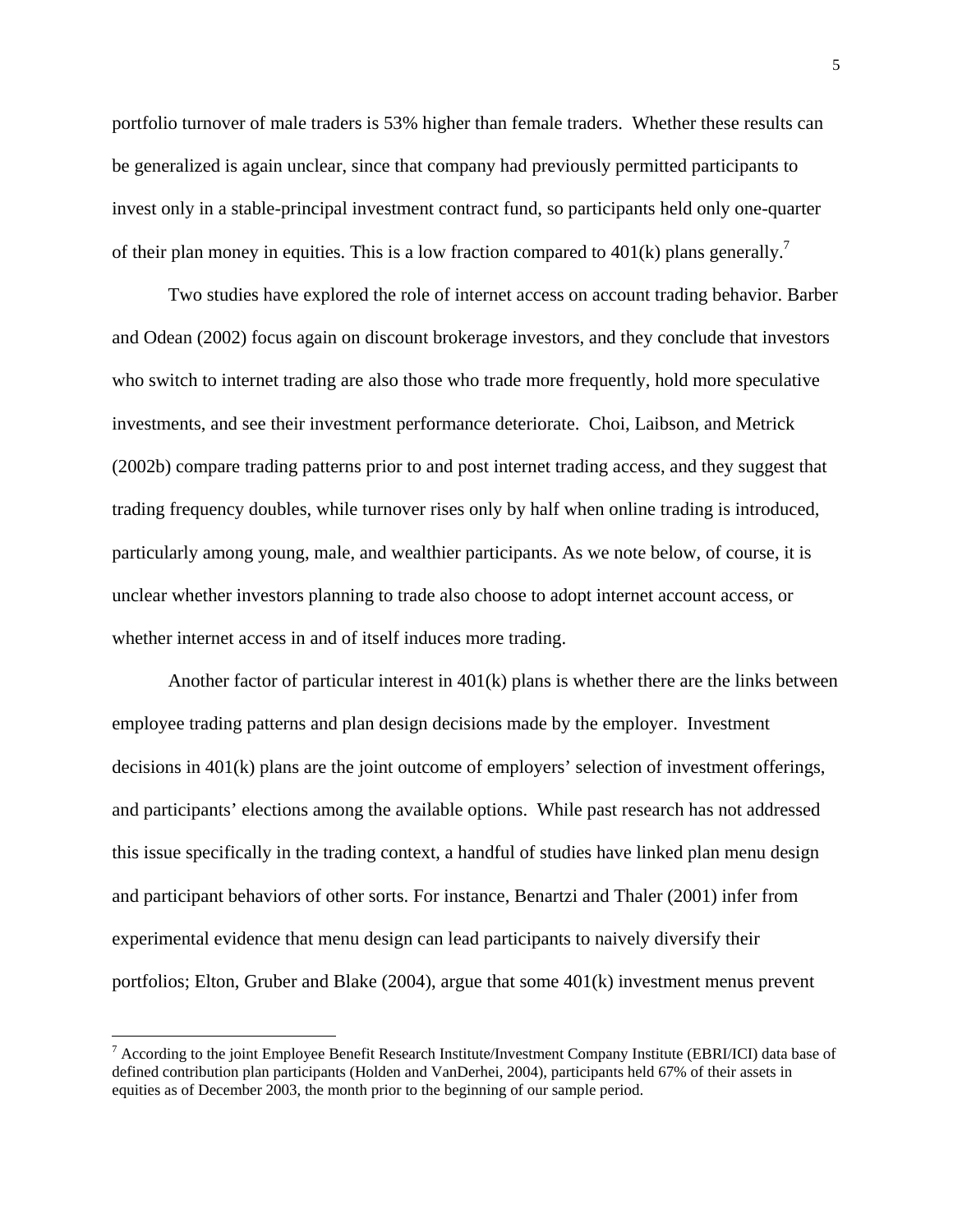participants from constructing efficient portfolios; and Iyengar, Huberman and Jiang (2004) suggest that participants may suffer from "choice overload," where complex investment menus discourage participation in the plan. In what follows, we focus not only on trading patterns by investor characteristics, but also how menu design may shape trading outcomes.<sup>8</sup>

### **Descriptive Statistics**

1

Our dataset consists of a two-year extract of 401(k) plans and participants drawn from the recordkeeping systems of Vanguard from 2003 to 2004. The same encompasses 1,530 defined contribution retirement plans and includes asset allocation and trading patterns for nearly 1.2 million active participants in those plans.<sup>9</sup>

*Plan-level statistics.* Table 1 provides key plan-level descriptive statistics: for instance, we see that the average plan has 776 active participant accounts with assets of \$38.4 million. These plans offer an average of 17 investment choices. Almost all plans include one or more equity index funds; half of plans offer lifecycle funds;  $^{10}$  15% offer employer stock (also known as company stock); 93% offer one or more international options; and only 3% offer a brokerage option.11 Nearly three-quarters of the sample plans permit participants to take a loan from their

<sup>&</sup>lt;sup>8</sup> Mitchell, Utkus, and Yang (2005) describe how plan features influence savings behavior.

<sup>&</sup>lt;sup>9</sup> This file is taken from a larger dataset of more than 2,000 plans and 2.5 million participant accounts. Our selection criteria identified those individuals who were active participants in their 401(k) plans over the 24-month window, and in plans in continuous existence over the same period.

<sup>&</sup>lt;sup>10</sup> Lifecycle funds are investment options designed to provide "one stop" portfolio diversification in a single fund. They are typically offered as a series within a plan. Static allocation funds offer a range of funds based on risk characteristics (e.g., conservative, moderate, aggressive), while target maturity funds are based on an expected retirement date (the 2010 fund, the 2020 fund, the 2030 fund, etc.), with equity allocations higher for longer-dated funds, and automatic reductions in equity exposure over time.

 $11$  In a 401(k) brokerage option, participants may transfer all or a portion of their account assets (depending on plan rules) to a brokerage account within the plan. They may invest in mutual funds, exchange traded funds, individual stocks and bonds or other securities (again depending on the restrictions imposed by the plan). They incur retaillevel brokerage commissions for their investment transactions.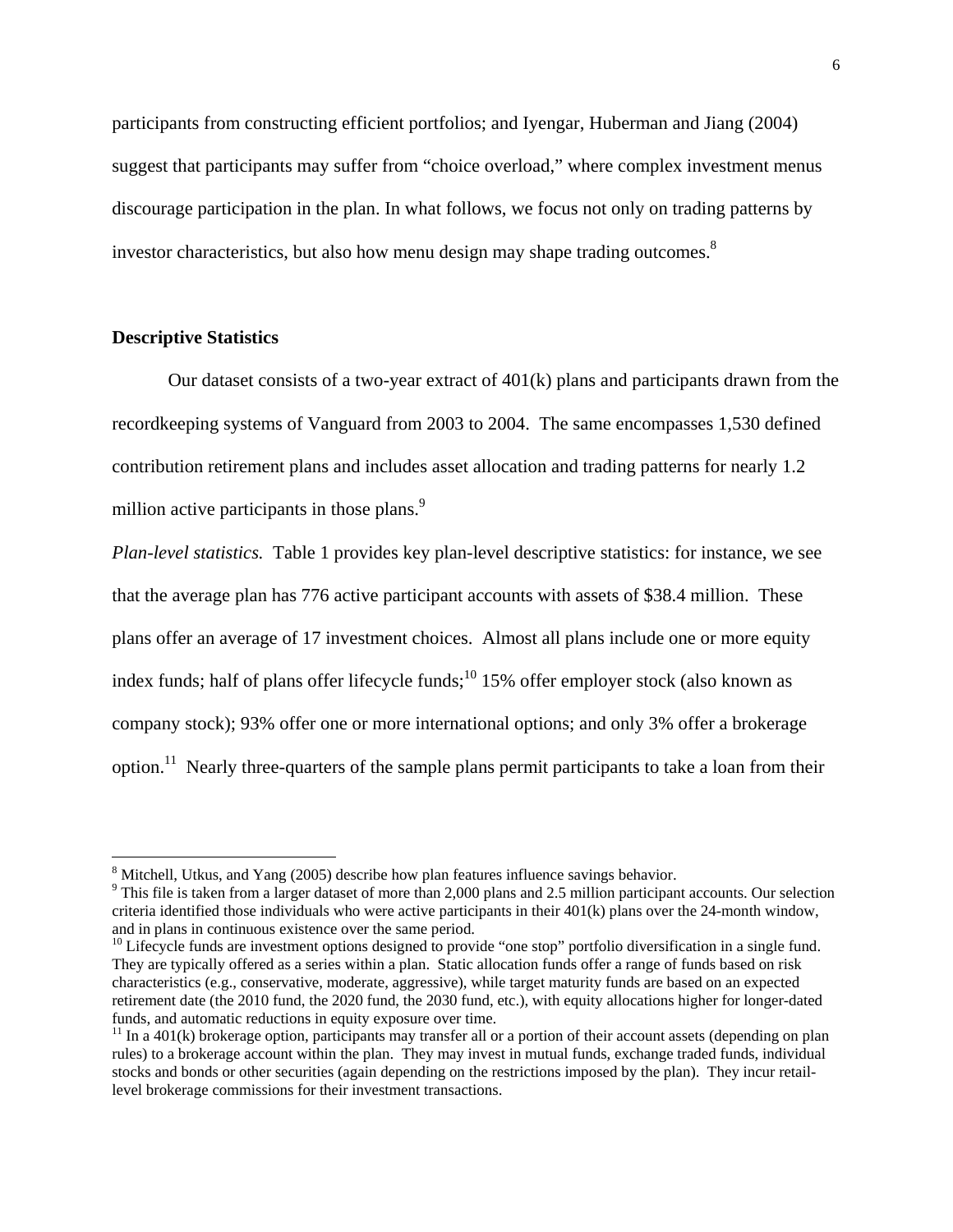own plan assets (up to a legal maximum). The vast majority of the plans (90%) permit employee contributions; only a few are completely employer-financed.<sup>12</sup>

### *Table 1 here*

1

*Participant-level statistics.* While the plan-level measures of our dataset are heavily skewed toward small firms, the 1.2 million participants in the sample are mainly found in the larger firms.<sup>13</sup> Some 68% of the participant accounts in our sample are found in the largest 10% of plans; 97% of participant accounts are in the top half of plans. Since our trading analysis is conducted at the participant, rather than the plan level, our universe is more characteristic of the participant behavior found at medium- and large-sized firms.<sup>14</sup>

Panel A of Table 2 provides summary statistics at the participant account level. It shows that the average plan participant has a  $401(k)$  account balance of more than \$86,000,<sup>15</sup> is 44 years old, has been on the job for eight years, and has an average household income of just over \$88,000. About half the sample is identified as male and about a quarter female (another quarter of accounts lack an identifier for sex); the ratio of men to women is approximately 2:1 assuming no bias in missing data. Table 2 also indicates the distribution of imputed non-retirement household financial assets: 32% of the participants are classified low wealth, 45% as medium

<sup>&</sup>lt;sup>12</sup> We use the term "401(k) plan" interchangeable with "defined contribution plan," recognizing that there are other types of employee-contributory plans, such as 403(b) plans for non-profits, as well as employer-only contributory plans, including standalone profit-sharing and money purchase plans. Omitted are standalone Employee Stock Ownership Plans (ESOPs) since by law they are mainly invested in employer stock.

<sup>&</sup>lt;sup>13</sup> This is true for the 401(k) world more generally—cf. Mitchell et al. (2005).

<sup>&</sup>lt;sup>14</sup> We use the terms "participant" and "participant account" interchangeably here, though in practice 4% of the participants in our sample (10% for our larger universe) have accounts with different plans.<br><sup>15</sup> This average balance is much higher than balances reported by other sources (for instance, Vanguard reported an

average 2002 year-end balance of just over \$45,000 for all its plans). The reason is that our sample includes only active contributors continuously participating in their employers' plans over the two-year period of interest; hence it excludes small accounts of job changers and inactive participants.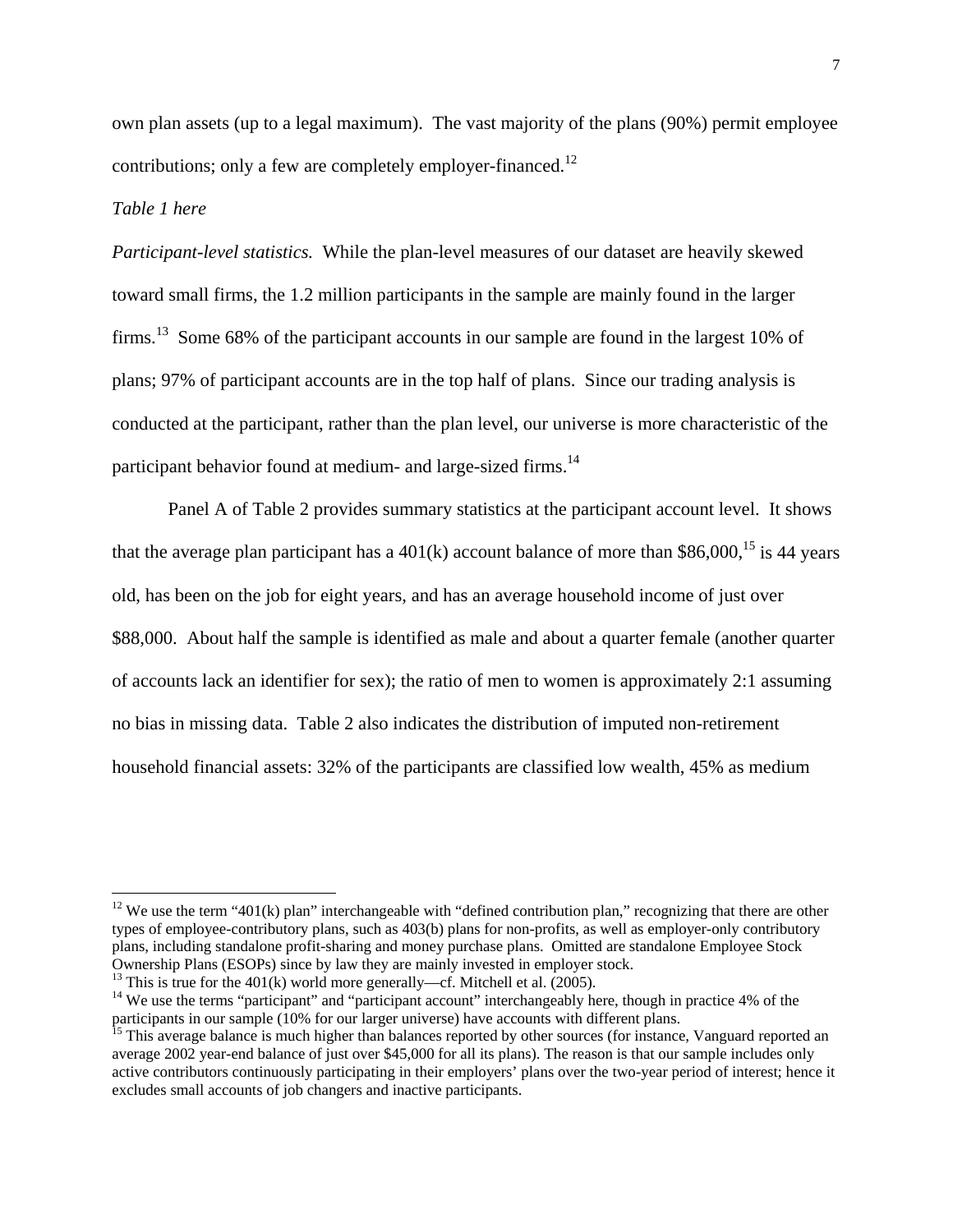wealth, and 23% as high wealth.<sup>16</sup> Some 37% of the participants are registered to access their account via the internet (as of January 2003).

### *Table 2 here*

 $\overline{a}$ 

Panel B of Table 2 reports on 401(k) plan features offered and actually taken up by sample participants. It is interesting that the average participant has access to nearly 18 options in his plan, but he utilizes only 3.5 investment funds in his investment portfolio. Earlier, we saw that 15% of plans offers employer stock, but since these are the larger firms, over half (52%) of the participants have access to employer stock and one-third (32%) holds an employer stock investment. Almost all of participants have access to equity index funds (99%) and international funds (98%), but only one-half (53%) and a fifth (20%), respectively, actually invest in these choices. Another notable finding is that some  $85\%$  of participants have access to a  $401(k)$  loan feature, but only 11% have a loan outstanding.

*Trading Patterns.* Of particular interest, of course, is an overview of 401(k) trading activity in our dataset. It is worth noting that a substantial portion of observed asset movement turns out to be sponsor-initiated rather than participant-initiated. Employers have responsibility for designing the fund menu offered to participants, and they may periodically add or delete fund choices in response to changing investment manager process or performance or other concerns.<sup>17</sup> When a new investment option is added, the sponsor will typically provide information on the new fund and will allow participants to decide whether or not to invest in it. But when a fund is to be deleted, the sponsor will typically notify participants and after a certain period will transfer any

<sup>&</sup>lt;sup>16</sup> Data from the IXI company are used to impute non-retirement household financial wealth at the ZIP+4 level. The data, which are categorical in nature, are collapsed into three groupings as follows: poor (wealth  $\leq$  \$7,280), middle class (wealth between \$7,280 and \$61,289), and rich (wealth  $\geq$  \$61,289).

<sup>&</sup>lt;sup>17</sup> Sponsors may terminate money managers not only due to concerns about performance but also due to changes in the manager's investment objectives, style, investment process, staffing or organization. On the fiduciary front, some sponsors in our sample period terminated certain third-party money managers who had failed to adequately control market timing within their funds.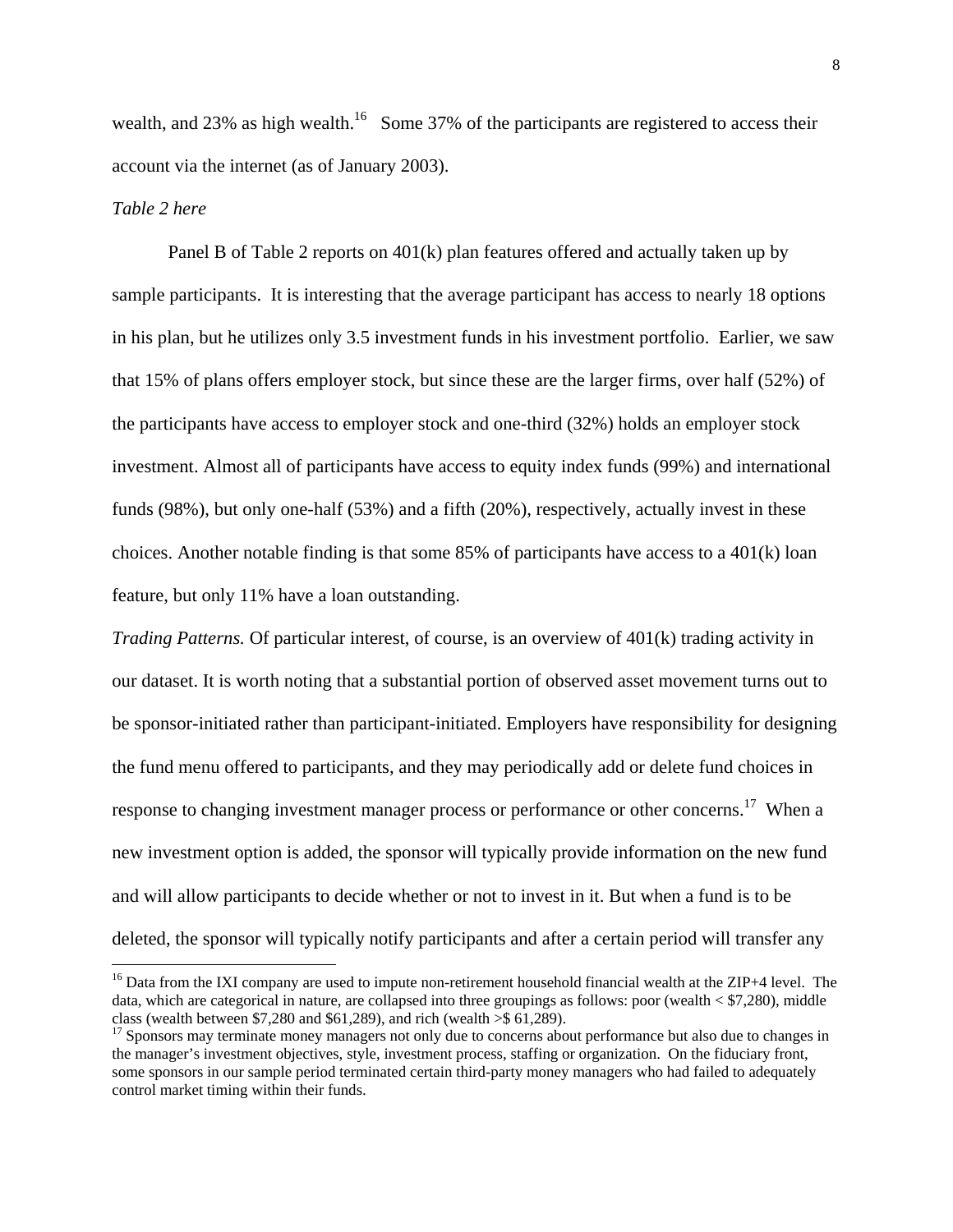remaining holdings in the deleted fund to another fund in the plan. In the latter case, this will generate observed trading which is employer-initiated rather than employee-driven. To estimate the extent of such activity we examined asset balances by fund and plan over time; if the assets in a given fund declined by 98% or more in a given month, we excluded all trading in the fund in that one month as "sponsor-initiated."<sup>18</sup>

Evidently, this sort of plan sponsor behavior accounts for a meaningful volume of gross 401(k) trading activity over the 2003-04 period. Table 3 defines a "trade" as a fund purchase and sale occurring on a given day in a single account (this is because 401(k) purchases and sales are only priced once per day).<sup>19</sup> Here we see that 30% of accounts had at least one trade over the period, with one-third of the trades classified as sponsor-initiated. Similarly, the mean number of trades over the two-year period is 0.76, but adjusting for sponsor-initiated trading, the average falls to 0.60. Accordingly, about 20% of all trades are therefore sponsor-related (=0.16/0.76). In the remainder of this paper, we focus attention only on participant-initiated trading activity. *Table 3 here* 

After these adjustments for sponsor-related trading, four-fifths of the accounts experience no participant-directed trades at all over a two-year period. This lack of activity is reflected in a variety of trading statistics. For all accounts, including traders and non-traders, the mean number of trades is 0.6 per account over two years. Portfolio turnover, defined as the average amount traded divided by the average balance,<sup>20</sup> is 18% over the two-year period. For traders these measures are higher: the mean number of trades for accounts with trading is 3 over two years;

 $\overline{a}$ 

 $18$  This is likely a lower-bound estimate of sponsor-initiated trading, since participants may have several months' notice of plans for fund deletions.

 $<sup>19</sup>$  Participants can also alter their "contribution allocations" or way in which future contributions are to be invested,</sup> but this is not our focus in the current paper.

 $^{20}$  In practice, we first calculate the dollar amount for each trade as the average of (positive) purchase and sale amounts; next we sum up this dollar amount of all trades as the total trade amount; then we divide the total trade amount the average of the beginning and ending balance for the two-year period.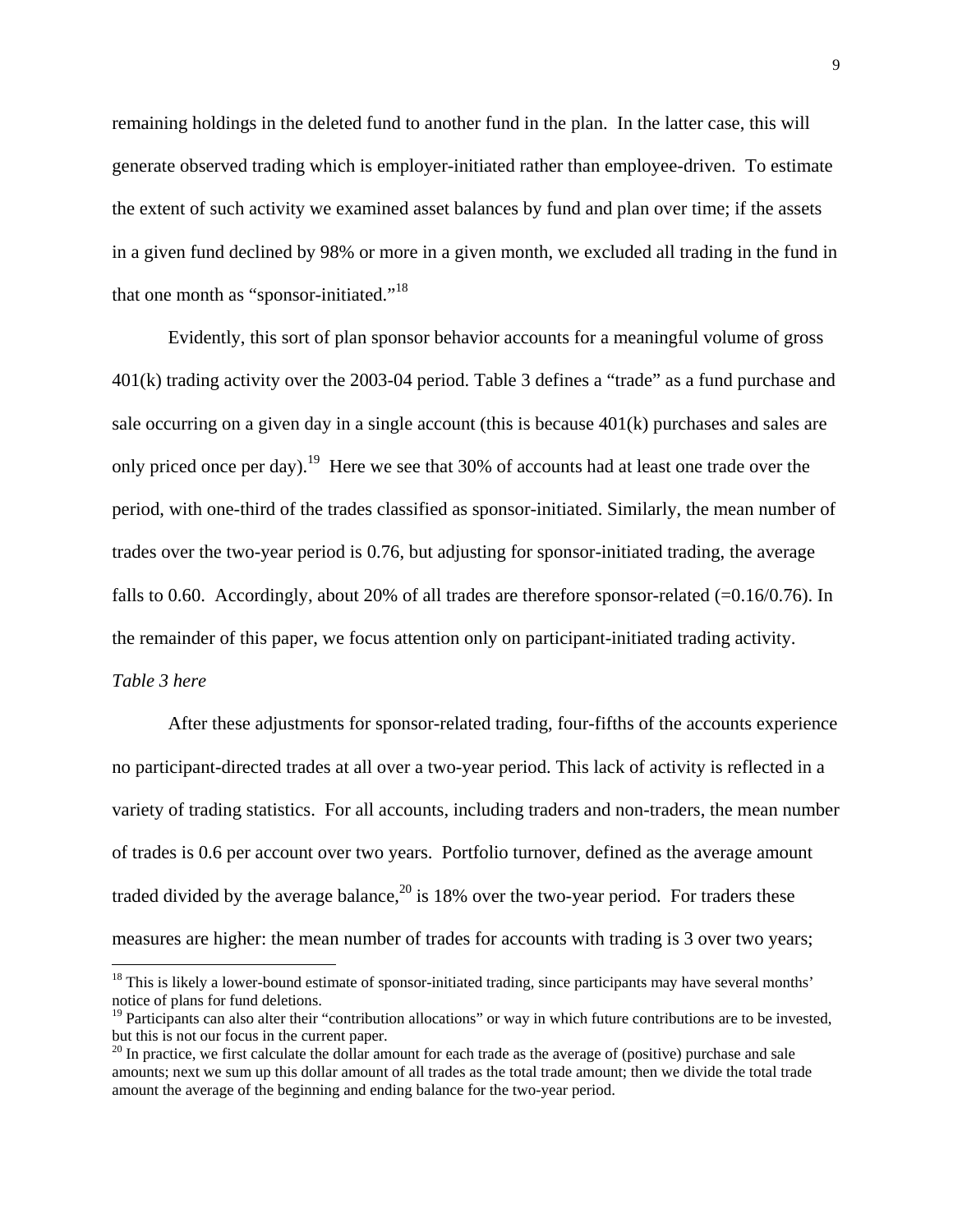the mean two-year turnover is 90%) Medians are dramatically lower and underscore the skewed distribution of trading activity. For the entire sample, the median number of trades and turnover rate over two years is zero; for those trading, the median number of trades is 1 and median twoyear turnover is 48%. We also define "active traders" as the subset of participants having 6+ trades over two years (representing the top 2% of accounts). For this group portfolio activity is far greater, as the mean number of trades is 13 (9 median) and the mean portfolio turnover rate is 347% (median 162%) over the period.

A summary distribution of the number of trades across all accounts and for active traders appears in Table 4, and histograms are provided in Figures 1 and 2. What is most striking is the very low level of trading. Not only do very few people trade at all, but even those who do trade are fairly inactive. A second striking feature is the "fat tailed" phenomenon of trading, with the percentage of participants falling dramatically as the level of trading increases.

#### *Table 4 and Figures 1 and 2 here*

 $\overline{a}$ 

It is interesting to compare 401(k) trading patterns with trading outcomes reported in other studies. For instance, Reid and Millar (2004) estimate a mean portfolio turnover rate of 117% (with a median of 65%) for US professional equity mutual fund managers as a whole. This, of course, is far higher than our sample, since 80% of our sample executes zero trades, and of the 20% who do trade, the median annualized turnover rate during the two-year period is 24% or one-third the turnover rate of professional equity fund managers.<sup>21</sup> Even our most active 401(k) traders (the top 2%) have an annualized turnover rate of only 162%, equivalent to about the top half of equity fund managers in terms of turnover. Ultimately, for our sample, there is

<sup>&</sup>lt;sup>21</sup> It is worth underscoring that the average  $401(k)$  investor holds a balanced portfolio of both equity and fixed income securities, and so holds a less risky portfolio than the average US equity fund manager.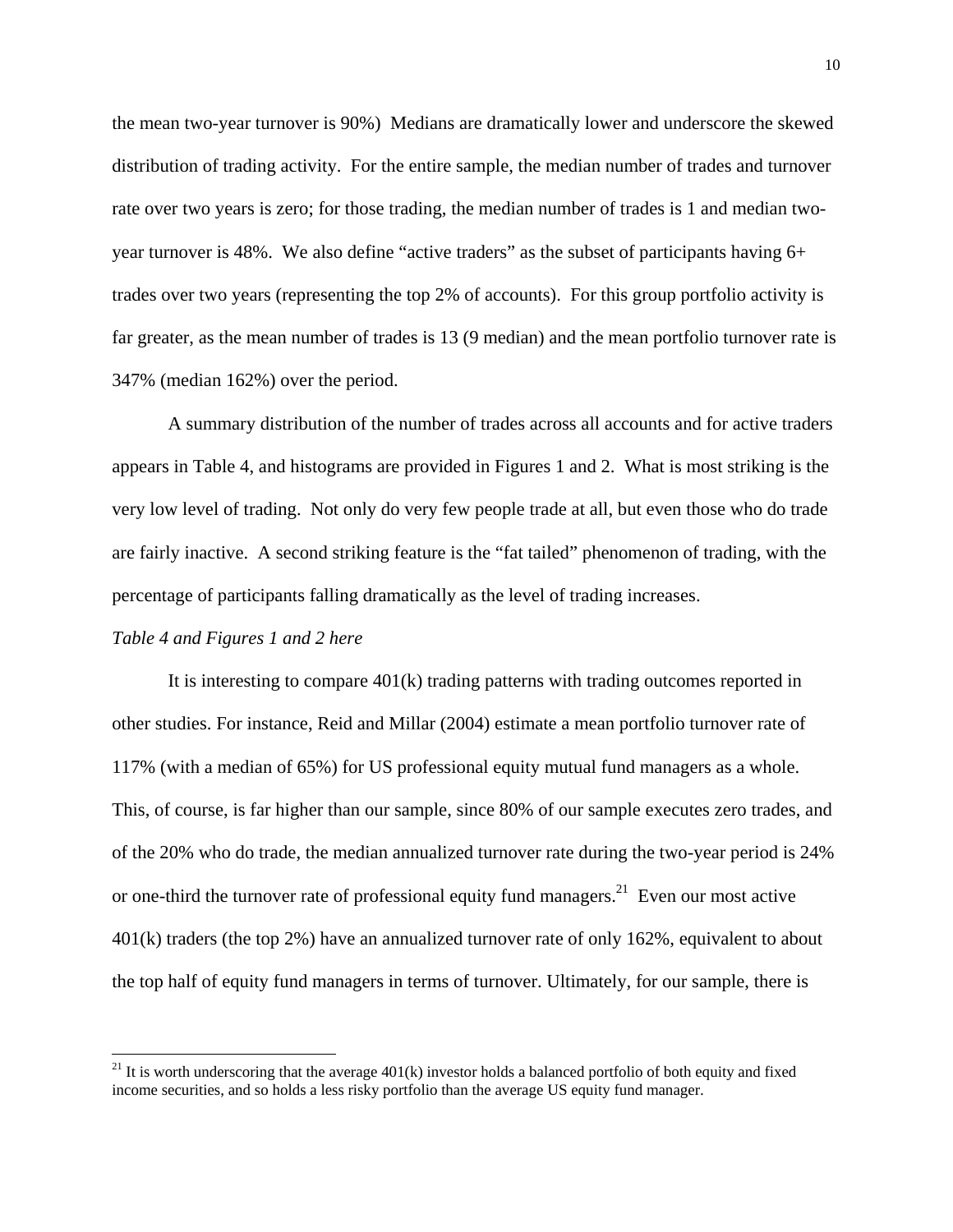very little evidence of rebalancing or other trading activity: that is, it appears that most 401(k) plan participants are characterized by profound inertia, tending to buy and hold.

### **Multivariate Analysis of Trading Patterns**

The purpose of the multivariate empirical analysis is to explore the role of three sets of factors as influences on  $401(k)$  plan trading activity. First, we seek to test whether and how employee characteristics influence pension trading. For instance, we wish to determine whether, as noted in previous studies, men tend to exhibit disproportionate portfolio churning as compared to women. Second, we hypothesize that plan features will influence trading patterns. Since the dataset includes an exceptional variety of plan designs, we should be able to disentangle the effects of plan design versus employee demographics on trading. Finally, we evaluate how plan trading patterns are related to actual investment holdings. For example, investors who hold passive index equity funds may also be those less likely to trade subsequently, as compared to people who invest in actively managed equity funds—perhaps because they tend to be believers in capital market efficiency. Conversely, people who invest in their own employer's stock may trade more if they believe they can outperform market indexes or if they have "inside" information (Mitchell and Utkus, 2004).

For the *ith* participant account in the *jth* plan, we relate four participant trading measures (summarized here as the *TRADINGi,j* vector) to a set of employee demographic characteristics *(DEMO<sub>i,j</sub>)*, plan design features offered to plan participants *(PD<sub>i</sub>)*, and *(in a subset of cases)* measures of participants' own account holdings prior to the beginning of the trading analysis  $(ACCT_{i,j}):$ 

$$
TRADING_{i,j} = \beta_0 + \beta_1 \cdot DEMO_{i,j} + \beta_2 PD_j + \beta_3 ACCT_{i,j} + \varepsilon_{i,j}.
$$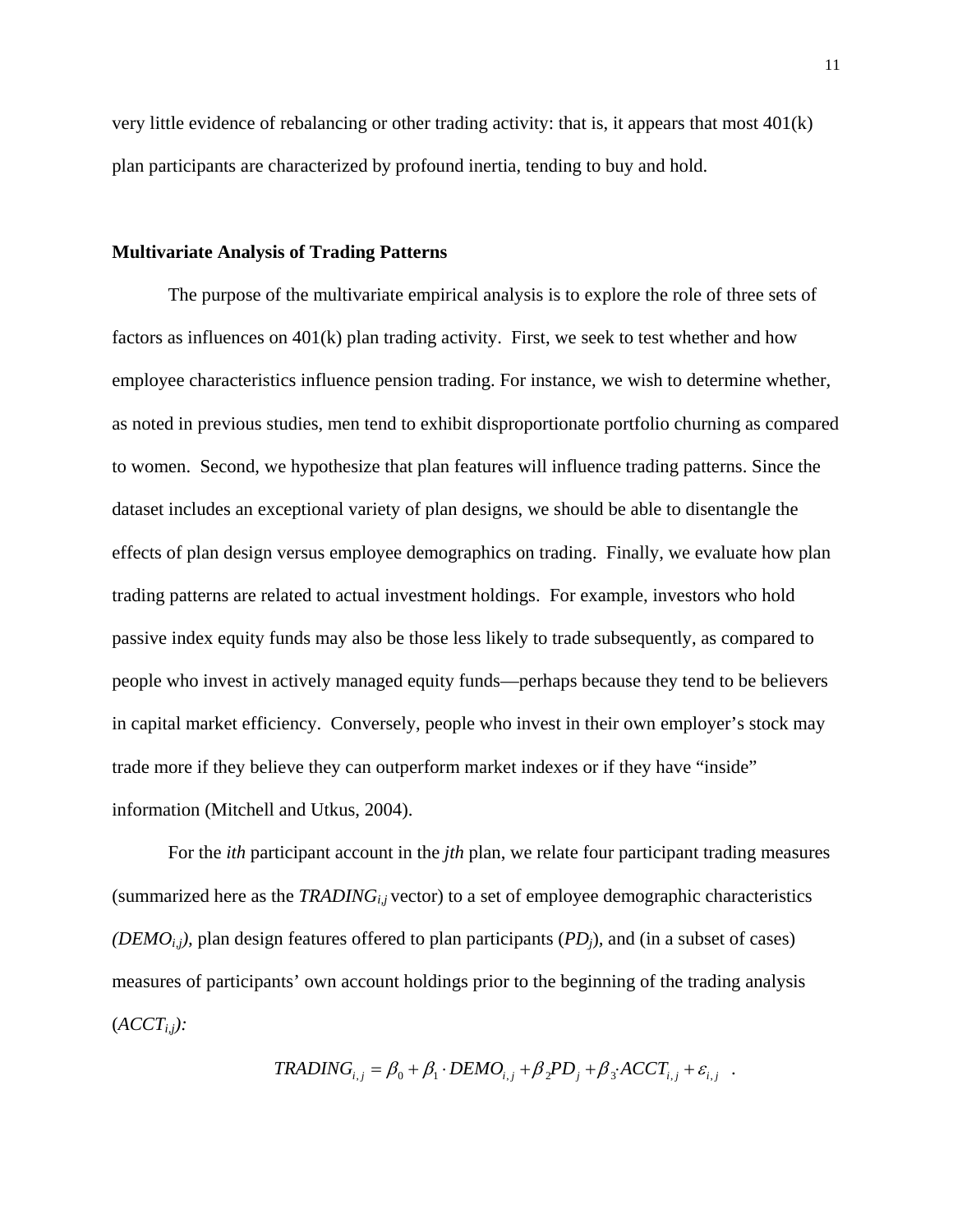So as to compare our results with prior studies, model A is estimated with demographics only, model B adds plan design factors, and model C adds account holdings.<sup>22</sup> The four dependent variables include: *TRADER*: a dummy (1/0) variable indicating whether the participant account included a trade or not over the 2003-04 period; *ACTIVE TRADER*: a dummy (1/) variable indicating whether the participant account included six or more trades over that same period; *NTRADES*: the total number of trades the participant had over the period; and *TURNOVER*: the participant's two-year turnover rate (analyzed for both non-traders and traders alike). Since the first two dependent variables are  $(0/1)$  indicators, they are estimated as Probit models.<sup>23</sup> *NTRADES* is estimated using a negative binomial count regression.<sup>24</sup> The fourth dependent variable, *TURNOVER*, is estimated as a censored Tobit regression.<sup>25</sup>

<sup>23</sup> For instance the equation for model C is  $E(TRADING_{i,j} = 1 | DEMO, PD, ACCT) =$ 

 $P = Pr( *TRADING*<sub>i,j</sub> = 1 | *DEMO*<sub>i</sub>, *PD*<sub>i</sub>, *ACCT* ) = \Phi(\beta_1DEMO_{i,j} + \beta_2PD_k + \beta_3ACCT_{i,j})$  where  $\Phi$  is the

cumulative distribution function of standard normal distribution.

 $\overline{a}$ 

 $Pr(NTRADES'_{i,j} = NTRADES_{i,j} | DEMO_{i,j}, PD_j, ACCT_{i,j})$ *NTRADESi <sup>j</sup> i j i k NTRADES*  $\begin{array}{ccc} NTRADES_{i,k}) & ( & 1 \end{array}$   $\begin{array}{ccc} \set{^{\theta}} & \alpha & \end{array}^{NTRADES_{i,k}}$  $1+\alpha$   $\left(1\right)$ 1  $(NTRADES_{i,i} + 1)\Gamma(\theta)$  $(\theta + NTRADES_{i,k})$ ,  $\left(\frac{k}{1-\epsilon}\right)\left(\frac{1}{1-\epsilon}\right)\left(\frac{u}{1-\epsilon}\right)$ ⎠  $\left(\frac{\alpha}{\alpha}\right)$ ⎝  $\sqrt{}$ +  $\sqrt{2}$ ⎠  $\left(\frac{1}{1-\epsilon}\right)$ ⎝  $\sqrt{}$  $\Gamma(NTRADES_{i,i} + 1)\Gamma(\theta)$   $(1 +$  $=\frac{\Gamma(\theta + NTRADES_{i,k})}{\Gamma(NTRADES_{i,k} + 1)\Gamma(\theta)}\left(\frac{1}{1+\alpha}\right)^{\theta}\left(\frac{\alpha}{1+\alpha}\right)$ α  $\theta$ )  $1+\alpha$  $\theta$  + NTRADES...) (1)<sup> $\theta$ </sup> where  $\Gamma$  is a Gamma function with parameters  $\theta$  and u,  $\alpha = \frac{R}{\theta}$ λ  $\alpha = \frac{\lambda_{i,j}}{\rho}$ ,  $E(NTRADES_{i,j} | DEMO_{i,j}, PD_j, ACCT_{i,j}) = \theta \alpha = \lambda_{i,j}$ , and  $(NTRADES_{i,j} | DEMO_{i,j}, PD_j, ACT_{i,j}) = \theta \alpha (1+\alpha) = \lambda_{i,j} | 1 + \frac{1}{\alpha} \lambda_{i,j} |$ ⎠  $\left(1+\frac{1}{2}\lambda_{i,i}\right)$ ⎝  $Var\left(\text{NTRADES}_{i,j} \mid \text{DEMO}_{i,j}, \text{PD}_{j}, \text{ACCT}_{i,j}\right) = \theta \alpha (1 + \alpha) = \lambda_{i,j} \left(1 + \frac{1}{\theta} \lambda_{i,j}\right).$ 

 $^{22}$  All regression models also include industry controls. The three largest sectors include manufacturing with 31% of the sample; business, professional and non-profit services account with 22%; and finance, real estate and insurance at 10%.

<sup>&</sup>lt;sup>24</sup> The negative binomial model is a Poisson model whose parameter is drawn from a Gamma distribution; the closed-form expression of the distribution is expressed as:

<sup>&</sup>lt;sup>25</sup> The first three models use error correction to adjust for plan-level heteroskedasticity. For the TURNOVER model, a two-stage Heckman selection model does not produce a statistically significant coefficient on the inverse Mills ratio for the second-stage regression. A censored Tobit model with error correction fails to converge, probably due to the enormous size of the dataset.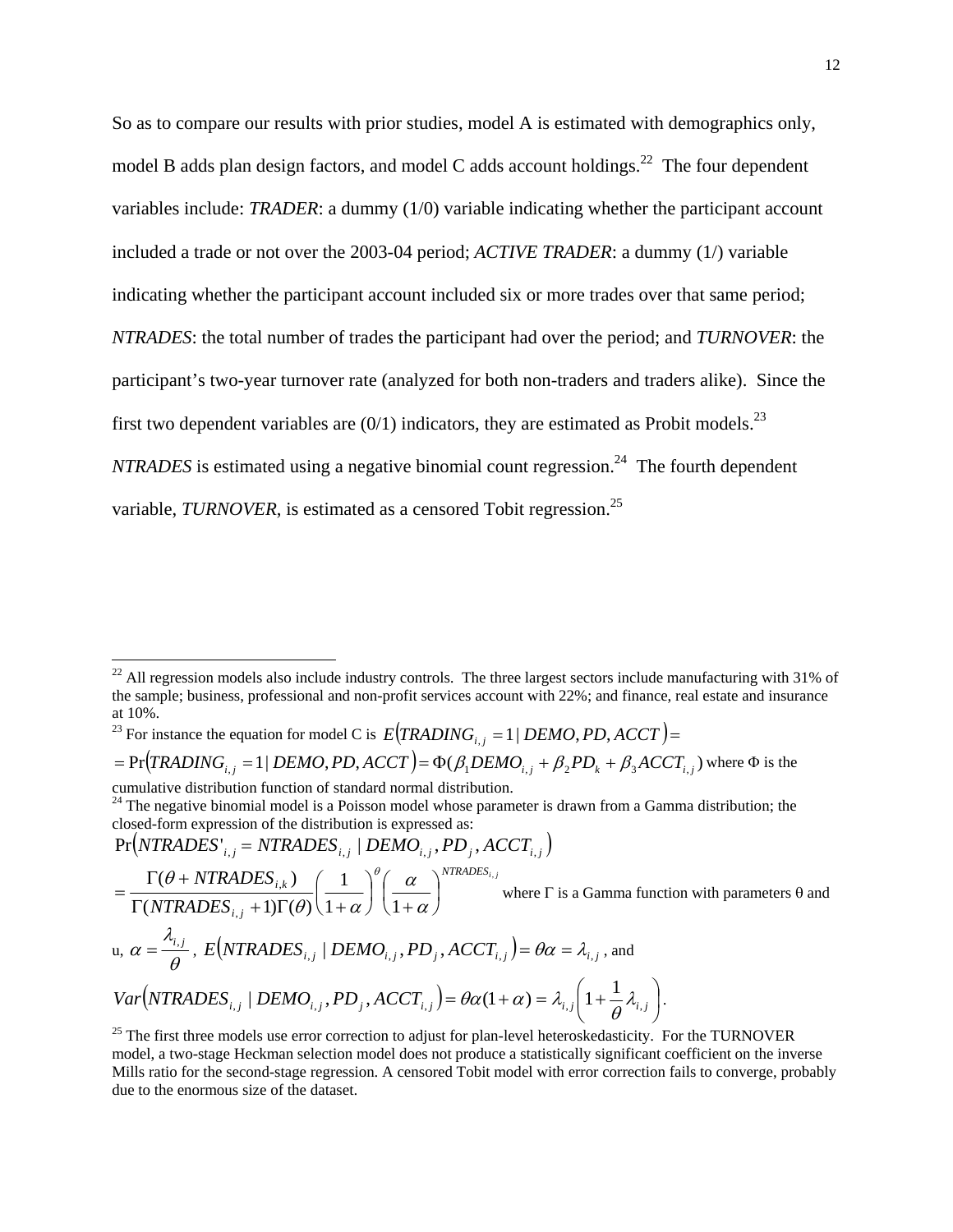### **Empirical Findings**

 $\overline{a}$ 

Table 5 provides estimated marginal effects for the key and statistically significant variables of interest.<sup>26</sup> Coefficient estimates for all regression models appear in Appendix Tables A<sub>1</sub>-4.<sup>27</sup>

Across the board, the most robust finding across all model specifications is the coefficient on the participant's sex: all else constant, men are much more likely to be traders, to be active traders, to execute more trades, and to have higher portfolio turnover rates than women. For instance, the probability that a male will trade over a two-year period is 24% versus 17% for an otherwise similar female participant, a relative difference of 40%. Men are also predicted to execute 91% more trades than similar female participants, and they churn their portfolios at a rate 41-55% higher than women. It is worth noting that the interpretation of this effect also depends on how the results are framed. For example, it is also correct to conclude that 76% of men are non-traders versus 83% of women, a "non-trading" differential of only 7%. Similarly, while men are more likely to be active traders, this is a small group in practical terms. The quantitative differences in turnover rates by sex are also small. Thus while we confirm the Barber and Odean (2001) view that "boys will be boys," perhaps the more salient observation is that most men and women do not trade in their 401(k) plans in the first place.

 $26$  Marginal effects for continuous variables use either one standard deviation change in the dependent variable (e.g. 7 more years of tenure, \$60,000 more household income) or an intuitively appealing change in the unit of analysis (e.g. 10 more years of age). To evaluate changes in the account holdings, we set the corresponding plan design variables to 1 (e.g. to assess the impact of more company stock holdings, we set the 'company stock offered' variable to 1). We exclude from Table 5 two statistically significant plan design variables, the offering of index funds and international funds, since virtually all participants are offered such options, and few plan sponsors are likely to eliminate them. Hence the variation in our data is likely due to some idiosyncratic behavior associated with handful of plans lacking these choices.

<sup>27</sup> As shown in the Appendix Tables, it is worth noting at the outset that goodness-of-fit measures improve dramatically as the specifications are made more elaborate. For example, in the TRADER equation, the pseudo- $R^2$ of the demographics-only model (A) is 3.4% which rises to 11.6% for model C. Similarly the pseudo- $R^2$  for NTRADES increases from 9.1% (model A) to 33% (for model C). The TURNOVER model has the lowest  $\mathbb{R}^2$ , ranging from 1.7% to 5.6%.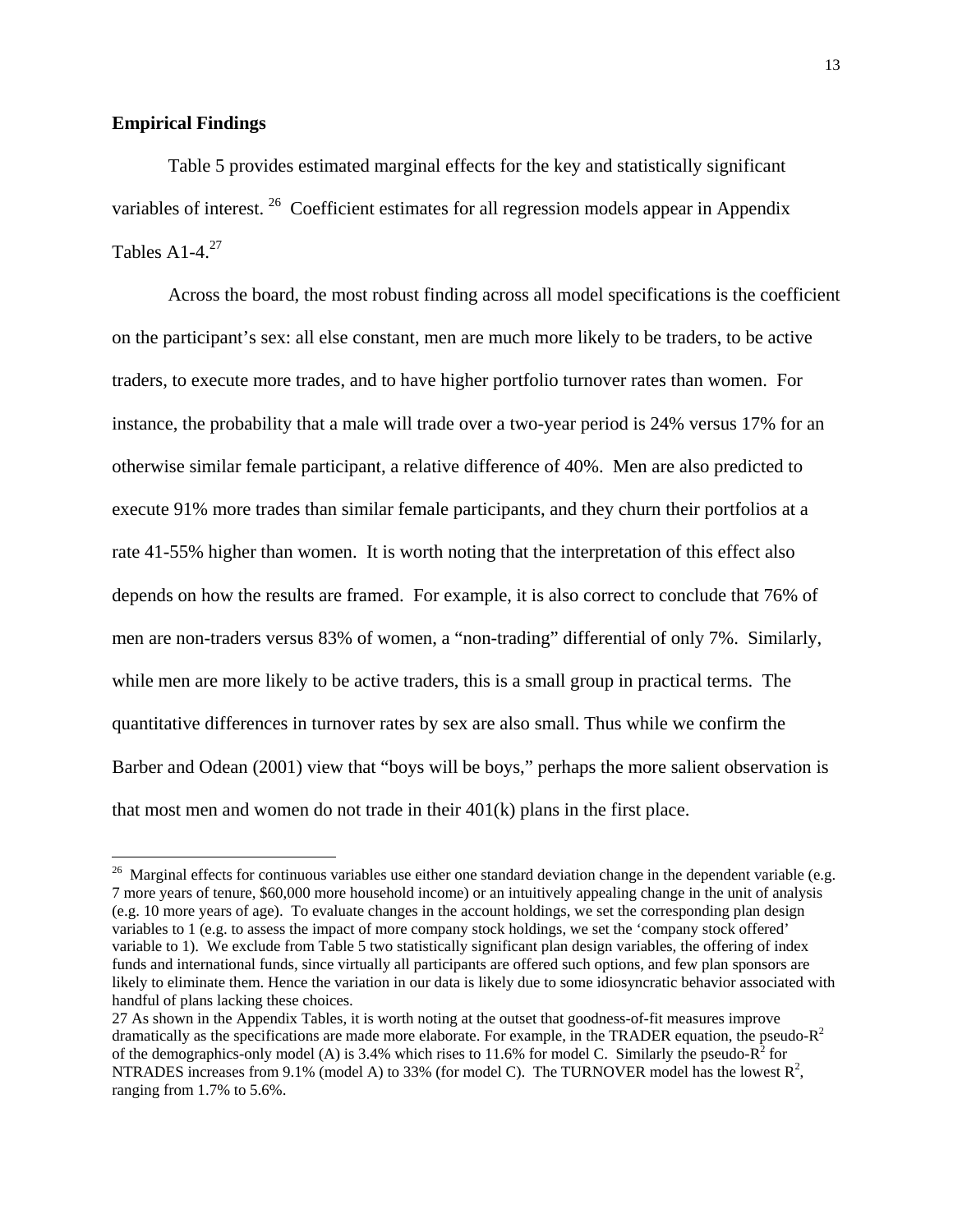$\overline{a}$ 

 Another important result has to do with the influence of other financial wealth on 401(k) trading (controlling on other factors, including income). Table 5 shows that higher-wealth participants are more likely to trade, to be active traders, and to execute more trades, than lowwealth participants, a conclusion that could indicate that better-off households have more experience, knowledge, or level of engagement with financial matters generally, which then spills over into the  $401(k)$  plan arena.<sup>28</sup> Turnover rates are substantially higher for high net worth households.

 The other employee-side factors we control on include participant age, income, and plan tenure, and these also have some relationship to trading incidence but have a smaller impact than sex and wealth. For example, at the margin, being 10 years older (versus a mean age of 44) is associated with only a 5-12% increase in the probability of trading, and a 6-14% increase in portfolio turnover. Aging, thus, is associated with higher levels of portfolio attentiveness although again this is in the context of the vast majority of younger and older participants not trading in the first place. In addition, whether higher trading later in life is due to systematic agebased selling of equities or to other types of trading, remains to be seen. Changes in household income of one standard deviation (\$60,000 in household income) and job tenure (7 years) are associated with similar single to double-digit relative differences on various trading measures, including turnover rates. Of three important demographic characteristics—age, tenure and income—tenure appears to have the stronger relative impact on all measures of trading. It has been said, in the context of 401(k) savings, that "stayers are savers" (Even and Macpherson, 2004). Our results suggest that "stayers are also traders."

 $^{28}$  Bernheim (1998) noted a spillover effect in the other direction: workplace education programs promoted not only 401(k) saving but also non-plan saving in the household.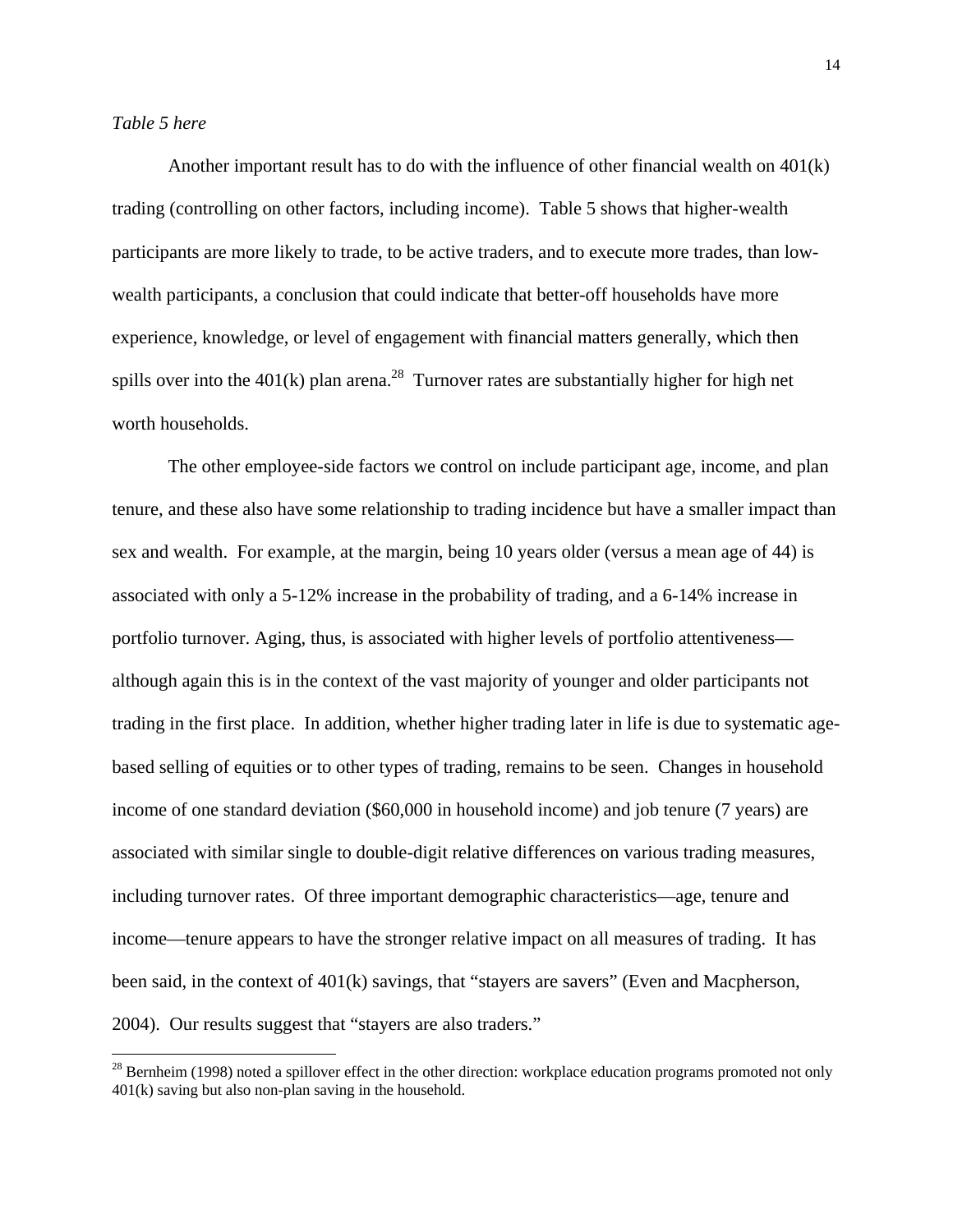Turning now to the impact of plan design on trading patterns, we see that perhaps the most significant factor influencing trading is the presence of company stock in the plan investment menu. While this is associated with statistically higher trading probabilities, more trades and higher turnover, the empirical magnitudes are relatively modest: for instance, in a plan lacking employer stock, the probability that a participant will trade is 19% over two years, versus 21% if company stock is offered. Of course this is a relative difference of 13%, but the absolute magnitudes are close in practical terms. Turnover is higher due to company stock as well—by about 12% in one specification. In other words, participants with access to company stock are, at the margin, more likely to churn their portfolios at a somewhat higher rate. This finding is interesting in light of our conversations with plan sponsors and recordkeepers who note that employer stock is often associated with active 401(k) trading. Our findings suggest two motivations for this higher trading: plans offering company stock may have workforce characteristics that contribute to higher trading levels generally (older, higher income, longer tenure, more male), and also employer stock appears to have its own distinct influence on trading activity independent of these characteristics.

Turning to other plan design features, we find that increasing the number of funds offered by the plan does boost the probability of having active traders, but it has contradictory effects on turnover depending on the specification. Our tentative conclusion is that the number of funds does not appear to influence aggregate trading levels. Offering of a brokerage option within the 401(k) plan has a large impact on trading activity and turnover rates, though the impact in practical terms is still small since only 3% of participants are currently offered such an option. Also, in the case of the brokerage option, we measure trading only in the non-brokerage component of the 401(k) account. Part of this higher trading may be due to greater movement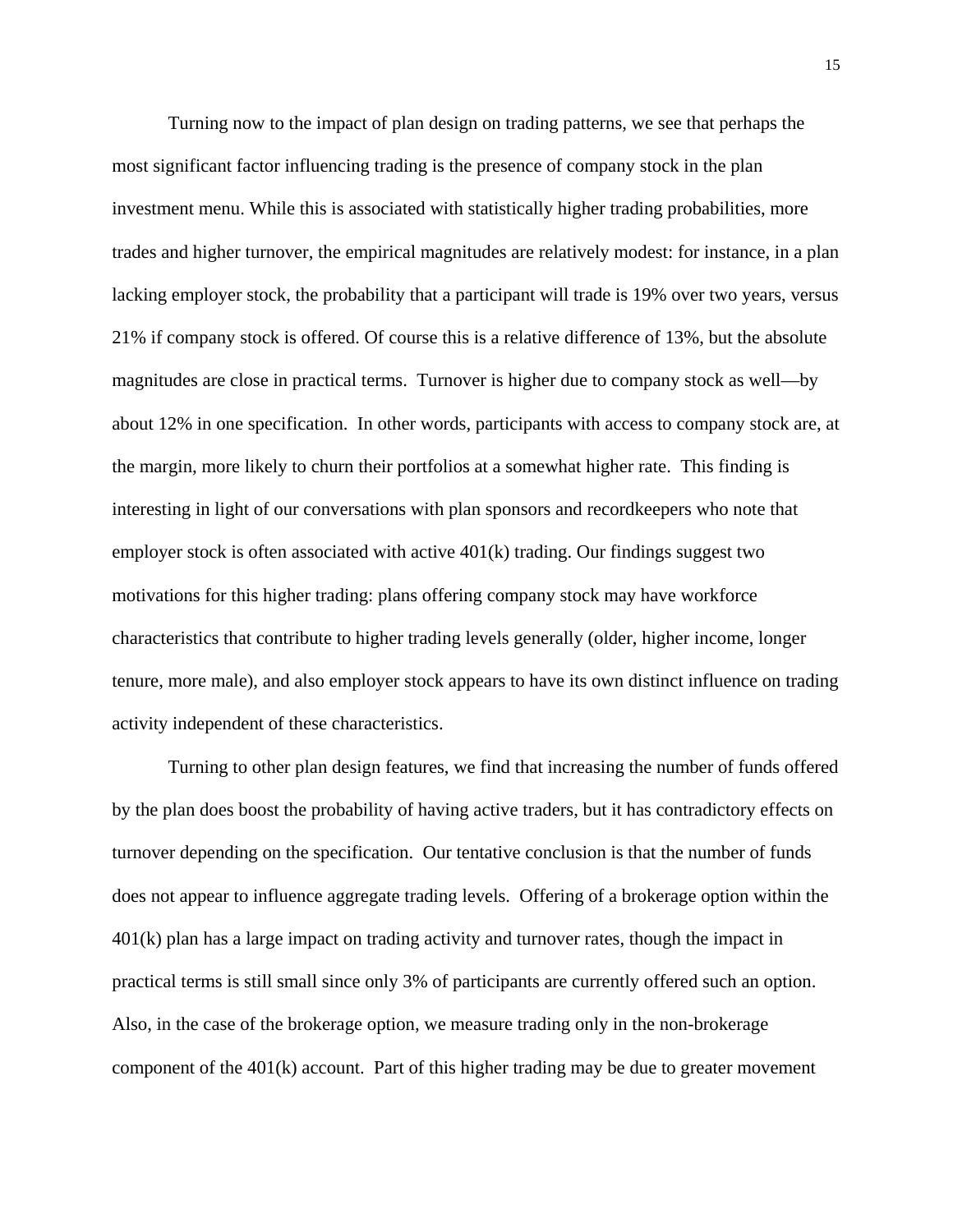among the regular fund options in the account; another part is likely due to the movement of money from these regular fund options to the brokerage feature.<sup>29</sup>

As noted above, Model C findings also include controls for participants' account holdings, and it stands to reason that participants' initial account status (e.g. their equity mix, whether they are registered for internet trading) will be correlated with subsequent trading outcomes. In fact, several interesting patterns emerge. For instance, individuals who registered for internet access to their accounts are three times more likely to be traders and nine times more likely to be active traders; they also execute five times as many trades. Turnover rates also differ markedly: non-web registered participants are predicted to have a 13% turnover rate versus a 48% turnover rate for web-registered participants, a 251% relative difference. In other words, 401(k) participants who are internet users have higher turnover rates and they use the web to engage in smaller, more frequent trades. That said, there remains the unsolved question regarding causality, as to whether participants who trade more gravitate to internet trading, or whether making internet trading available itself provoke more trading.

The other results indicate that participants who initially have their money allocated across larger numbers of funds are more likely to trade. Participants who own company stock appear to have higher turnover. Those with brokerage accounts are more frequent traders and have higher turnover levels. (They are also less than 1% of all participants and so this effect is not broadly economically meaningful.) Meanwhile, those who initially hold index or lifecycle funds are subsequently less likely to be traders and have lower turnover rates. We also note that, in this sample, participants who hold international funds actually were less likely to trade, suggesting

<u>.</u>

 $29$  The brokerage account can be thought of as a "sidecar." Participant and employer contributions are first made to the regular investment options offered by the plan; participants wanting to make a brokerage trade must then transfer these assets from the regular fund options to the brokerage, which counts for a portion of the trading volume.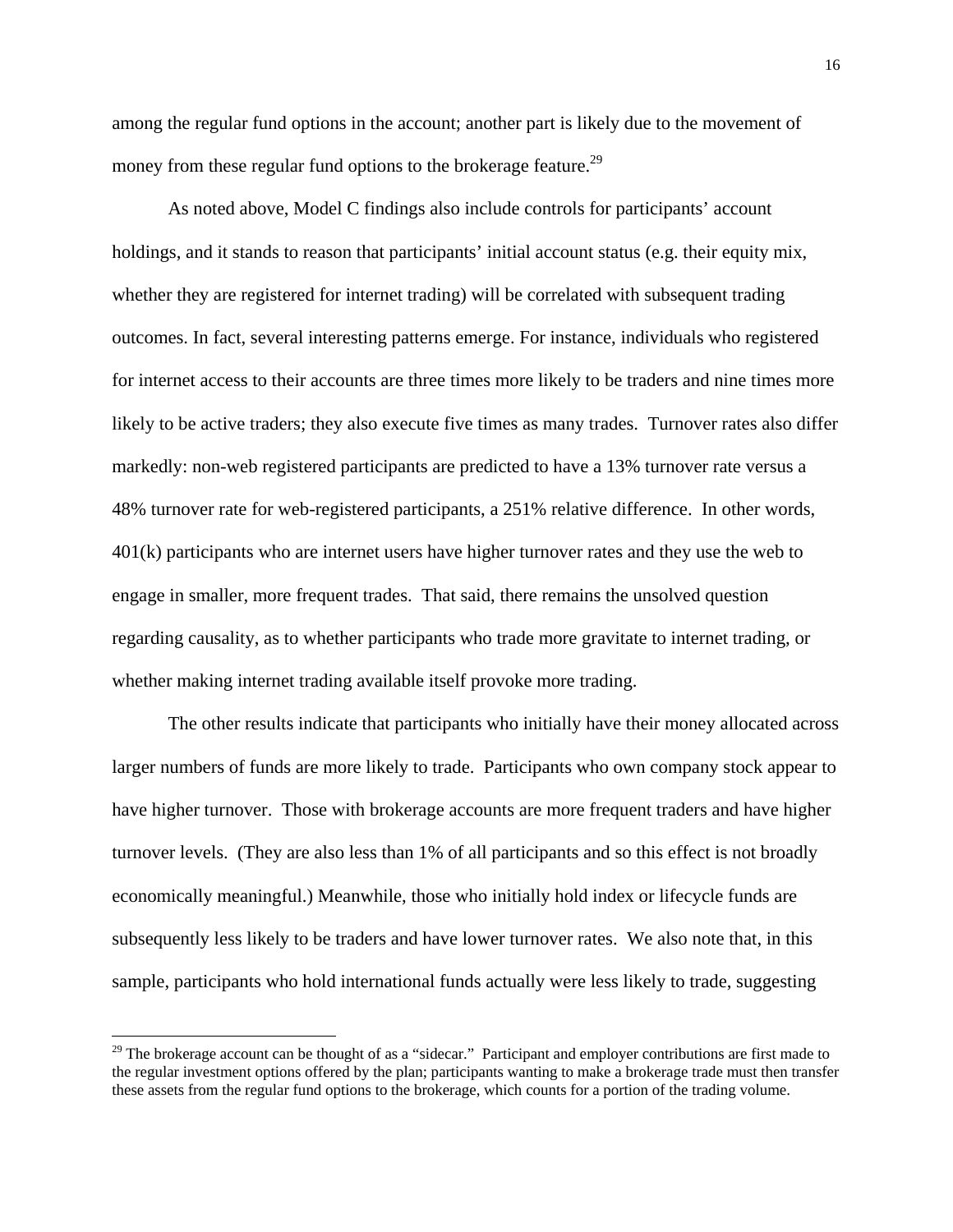that at least most of these participants were not attempting to engage in international arbitrage trading. Finally, those who had taken out a loan from their accounts are less likely to trade, and turnover rates in aggregate are lower too.

*Comparison with prior studies.* Compared to the single 401(k) plan examined by Agnew et al. (2003) during the mid-1990s, we report a surprisingly similar level of the incidence of trading despite differences in sample size and time period: 21% of our accounts had at least one trade over two years (10% annualized), versus approximately 12% of their accounts with at least one trade per year. Our mean number of trades (0.6 over two years, 0.3 annualized) is very similar to the earlier paper's mean number of trades of 0.26. Yet our portfolio turnover rates (18% over two years, 9% annualized) are half the 16% annualized for their single 401(k) plan. Not surprisingly, all 401(k) results, both ours and those of Agnew et al. (2003), pale in comparison to the 72% annualized turnover rate for the discount brokerage account holders of Barber and Odean (2001).

Like the two prior studies, we also find a pronounced effect of the participants' sex on trading, but there is still considerable cross-study variation in magnitudes. In our demographicsonly models, designed to mirror the empirical models used in these prior studies, men are 40% more likely to be traders, they execute 91% more trades, and their portfolio turnover is 55% higher than for women. By comparison, Agnew et al. (2003) find a lower sex-related incidence of number of trades, with single males executing 30% more trades than single females (versus our 91%), yet a comparable rate of turnover, with male turnover 50% higher than female turnover (versus our 55%). Barber and Odean (2001) report that "men trade 45% more than women," when measured in terms of portfolio turnover, although as noted earlier, this refers to sample means differences while the marginal effects are much smaller. It would appear,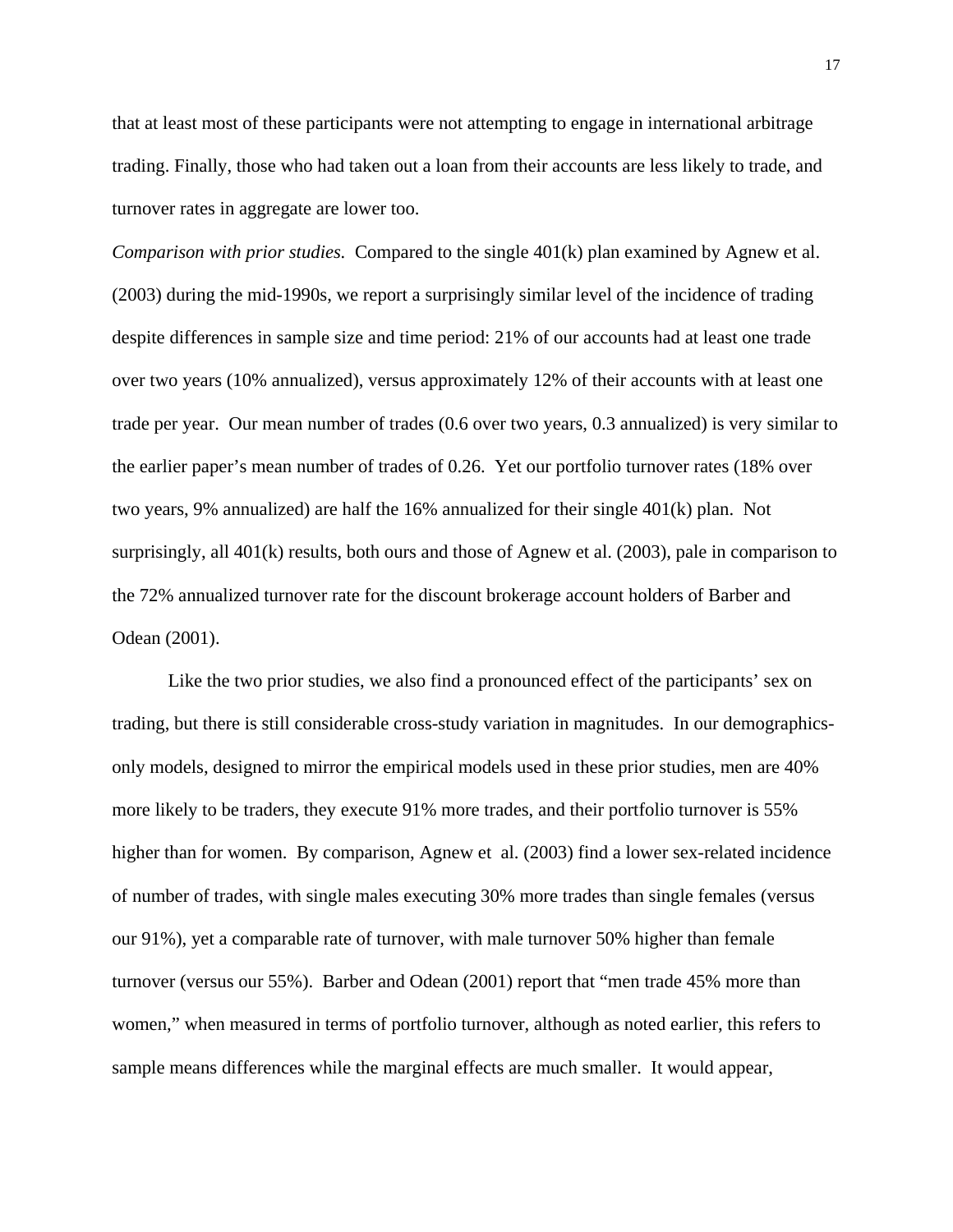strikingly, that sex matters more for  $401(k)$  plans than self-directed brokerage accounts, perhaps because of the self-selection inherent in brokerage account investing. Unlike the other studies, our estimated effects due to sex are meaningful despite controls for non-financial wealth. Like Agnew et al. (2003), we find that age, job tenure, and income influence trading, with the tenure effect particularly pronounced. These effects are generally smaller than for sex and other wealth.

### **Discussion and Conclusions**

Based on our analysis of who trades in  $401(k)$  plans, we conclude that, at least over our two-year period of analysis, participants are generally inattentive in their oversight of retirement plan assets. Four of five accounts execute no participant-driven trades, even though the stock market (as measured by the Standard & Poor's 500 Index) rose by a cumulative 43% over the study period. In other words, for the overwhelming majority of retirement savers, there is no evidence of portfolio rebalancing, shifts in risk tolerance with age, or tactical portfolio changes. It remains to be seen whether such portfolio inertia serves participants well given the investment choices they have available to them.

The few people who are traders are likely to be older affluent men, with higher incomes and longer job tenure; they use the internet to access their  $401(k)$  plan accounts; hold more funds in their portfolios, and at the margin they invest in active equity funds while steering clear of lifecycle and equity index funds. While some of the measured differences in behavior confirm those in prior studies—the male/female difference in propensity to trade is positive, statistically significant and, in our case, 40% in relative terms—it is crucial to emphasize the low base: fewer than one-quarter of the men trade in a two-year period versus 17% of the women. Employer plan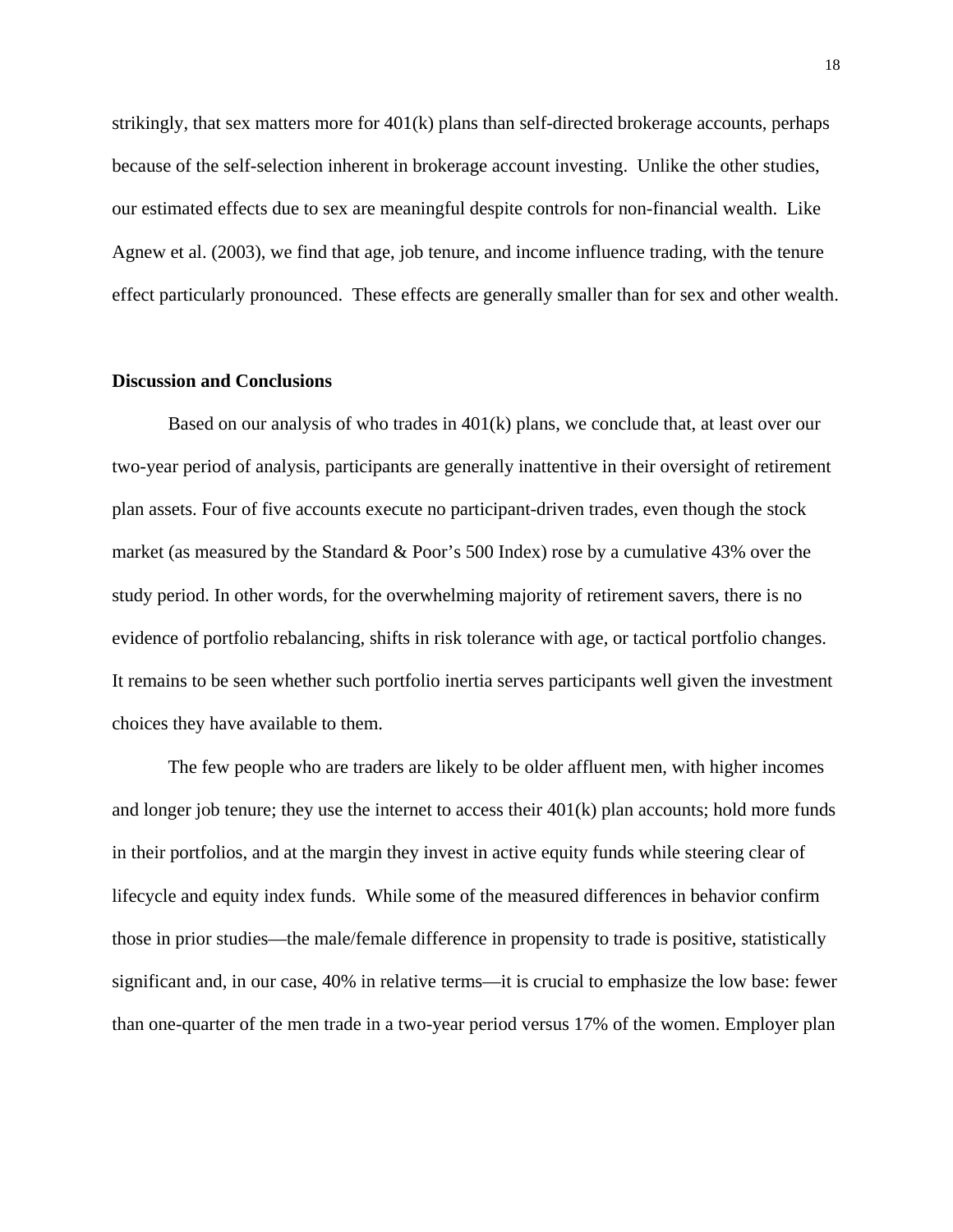design features such as offering company stock, a brokerage option, and internet access, do influence some trading outcomes including aggregate portfolio turnover rates.

Our analysis will be extended in future work in at least two directions. First, the panel we use here covers only the 2003-04 period. This was an exceptionally salubrious period for stock market investing, with US stock prices gaining more than 40%. In the future, we will expand the panel by including new periods and by reconstituting information for the 2000-02 bear market. Second, this analysis offers a cross-sectional view of the panel, modeling trading over this period from a variety of perspectives. We will take on a more detailed time-series approach as the panel expands over time.

 In conclusion, we offer thoughts on the implications of our results for sponsors, fund managers, and policymakers. One interpretation is that the portfolio inertia identified here suggests that participants may require additional help managing their portfolios. Automatic rebalancing services, lifecycle funds, and managed accounts can be useful in ensuring that sensible portfolio management takes place on a disciplined schedule—whether in 401(k) plans, public sector DC pensions, or even in a reformed Social Security system with private accounts. But any these programs necessarily will raise aggregate turnover rates, given that for most participants, current turnover rates are already zero.

Another consideration is that any assessment of trading at the plan level must account for the critical influence of plan design as well as workforce demographics. Certain employee populations (older, more male participants, longer-tenured, etc.) will be likely to trade more simply because of their demographic characteristics. Trading levels are also higher under specific plan design circumstances, notably when the employer's stock is offered, or when a 401(k) brokerage option is provided (currently offered to only a small number of participants).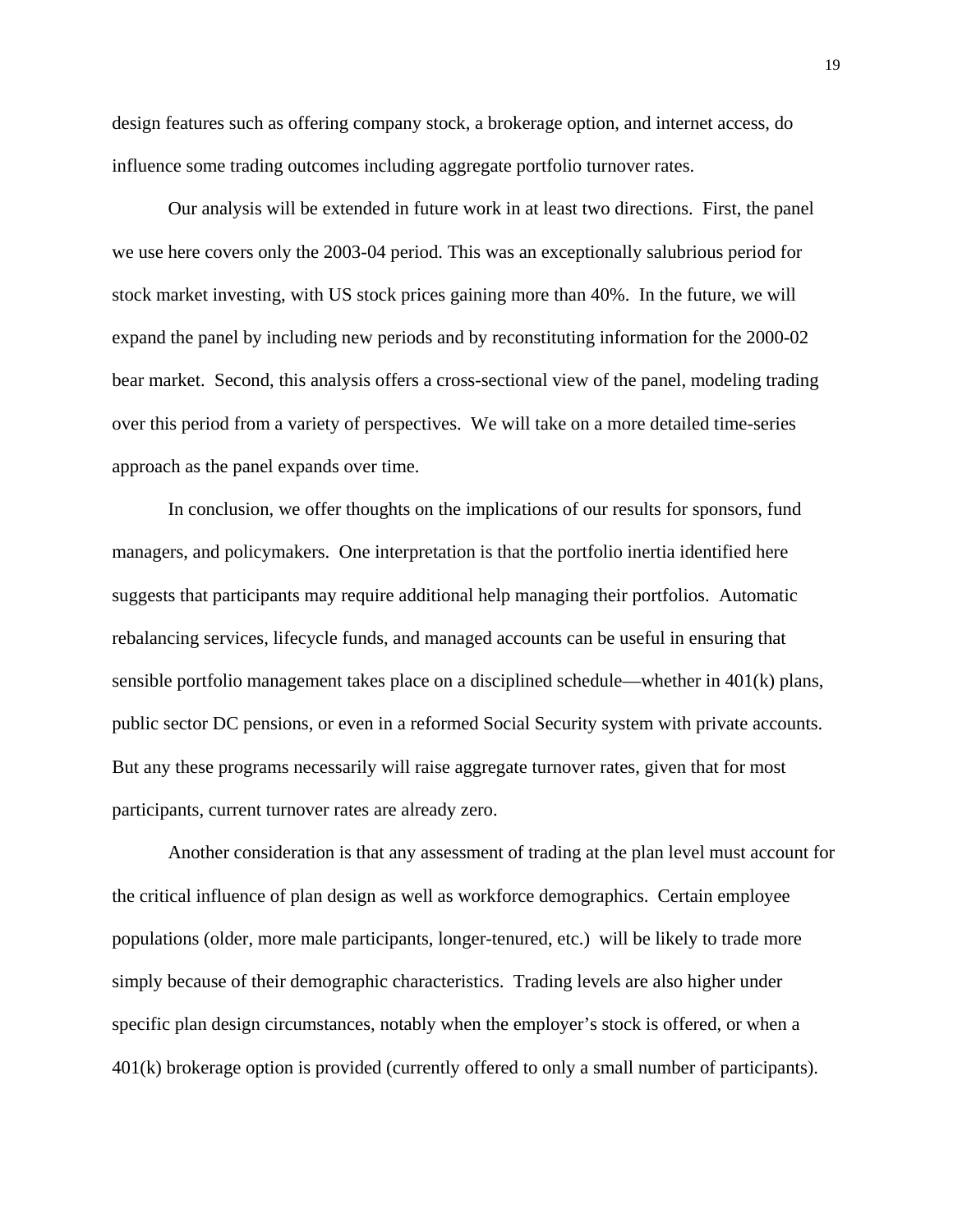Finally, employee preferences for certain assets (e.g., index funds versus brokerage accounts) and account features (web registration) will also influence trading outcomes. Our analysis also shows that it is typically the demographic and account holdings, rather than plan design *per se,* that appear to have the strongest effects on trading. A final point to emphasize is that only a small group of participants is ever involved in active trading. This set of active traders raises transaction costs for all participants, and their activities may be disruptive to portfolio managers. Accordingly, those seeking to reduce active trading in 401(k) plans may seek to target remedial policies on this specific sub-set of investors.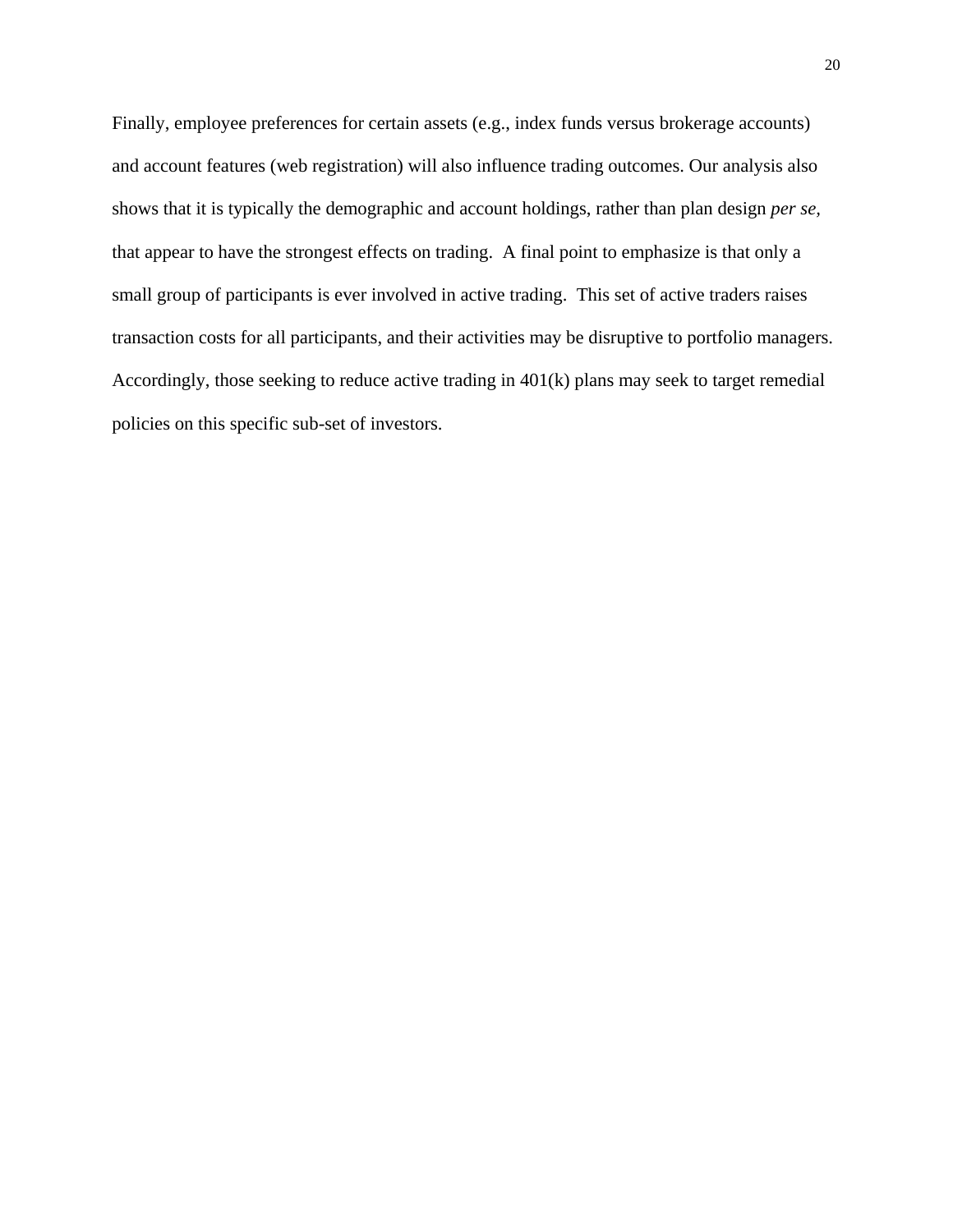#### **References**

- Agnew, Julie, Pierluigi Balduzzi, and Annika Sundén. 2003. "Portfolio Choice and Trading in a Large 401(k) Plan." *The American Economic Review*. 93(1): 193-215.
- Ameriks, John and Zeldes, Stephen P. 2004. "How Do Household Portfolio Shares Vary With Age?" Working Paper. http://www2.gsb.columbia.edu/faculty/szeldes/Research/.
- Barber, Brad M. and Terrance Odean. 2000. "Trading is Hazardous to Your Wealth: The Common Stock Investment Performance of Individual Investors." *Journal of Finance.* LV(2). 773-806.
- Barber, Brad M. and Terrance Odean. 2001. "Boys will be Boys: Gender, Overconfidence, and Common Stock Investment." *Quarterly Journal of Economics*. 116 (1). 261-292.
- Barber, Brad M. and Terrance Odean. 2002. "Online Investors: Do the Slow Die First?" *Review of Financial Studies.* 15(2). 455-487.
- Benartzi, Shlomo and Richard H. Thaler. 2001. "Naive Diversification in Defined Contribution Savings Plans." *American Economic Review.* 91(1). 79-98.
- Bernheim, B. Douglas. 1998. "Financial Illiteracy, Education and Retirement Saving." In Olivia S. Mitchell and Sylvester J. Schieber, eds., *Living with Defined Contribution Plans.* University of Pennsylvania Press, Philadelphia, PA. 38-68.
- Bodie, Zvi, Alex Kane and Alan J. Marcus. 2002. *Investments: Fifth Edition.* McGraw-Hill Higher Education. New York.
- Brennan, John J. 2002. *Straight Talk on Investing.* John Wiley and Sons, Hoboken, NJ.
- Bronson, James W., Matthew H. Scanlan and Jan R. Squires. Forthcoming. "Managing Individual Investor Portfolios." In *Managing Investment Portfolios: A Dynamic Process*, 3<sup>rd</sup> Edition. CFA Institute, Charlottesville, VA.
- Choi, James J., David Laibson, Brigitte C. Madrian and Andrew Metrick. 2002a. "Defined Contribution Pensions: Plan Rules, Participant Choices and the Path of Least Resistance." In James Poterba, ed., *Tax Policy and the Economy.* MIT Press, Cambridge, Massachusetts. 16. 67-113.
- Choi, James J., David Laibson, and Andrew Metrick. 2002b. "How does the Internet affect trading? Evidence from investor behavior in 401(k) plans." *Journal of Financial Economics.* 64: 397-421.
- Choi, James J., David Laibson, and Brigitte C. Madrian. 2004. "Plan Design and 401(k) Saving Outcomes." *National Tax Journal.* LVII(2). 275-298.
- Elton, Edwin J., Martin J. Gruber and Christopher R. Blake. 2004. "The Adequacy of Investment Choices Offered by 401(k) Plans." Stern School Working Paper, New York University.
- Even, William E. and David A. Macpherson. 2004. "Determinants and Effects of Employer Matching Contributions in 401(k) Plans." Working Paper. http://www.sba.muohio.edu/evenwe/papers/matching\_in\_401k.pdf.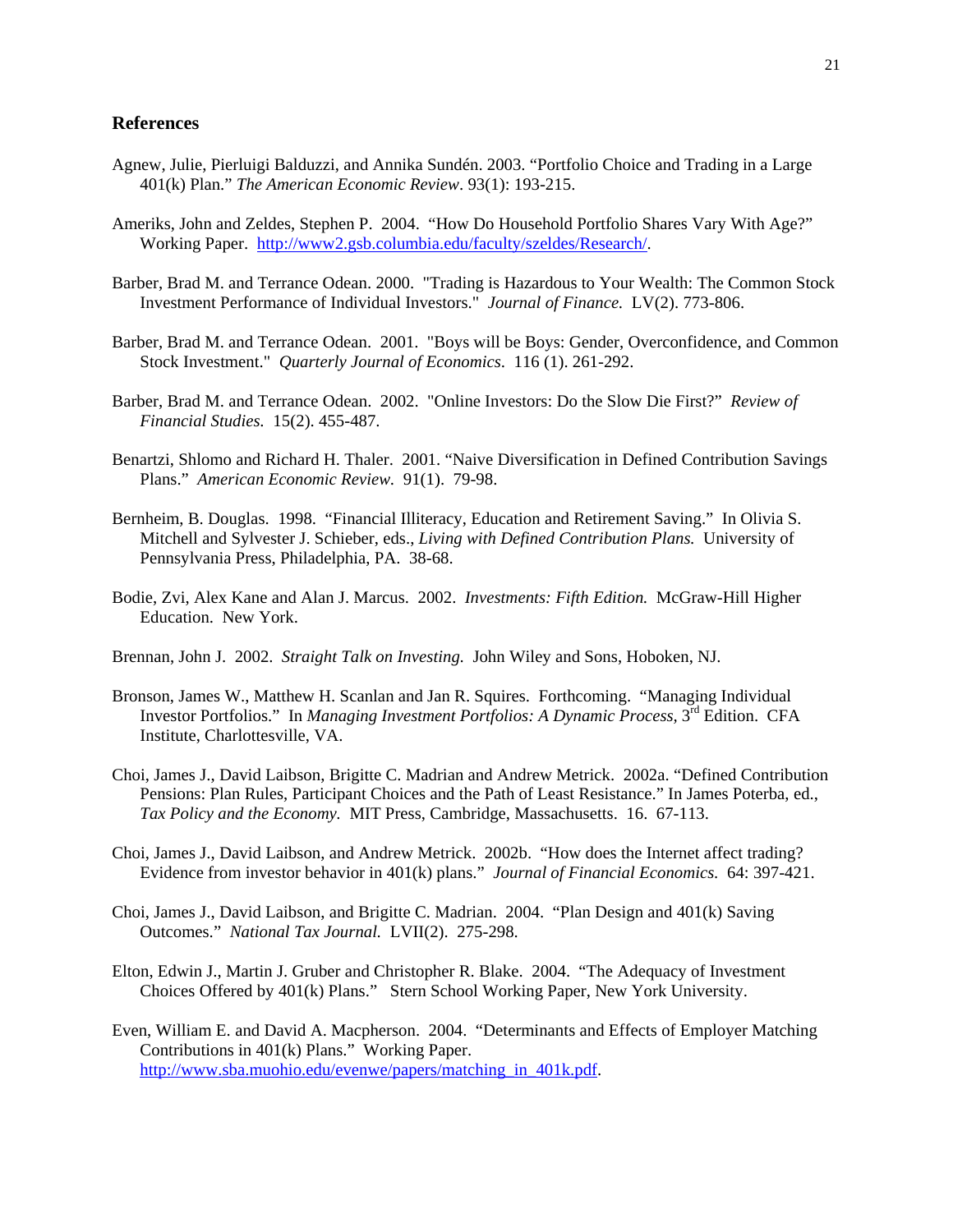- Evensky, Harold R. 1997. *Wealth Management: The Financial Advisor's Guide to Investing and Managing Client Assets.* McGraw-Hill Publishing.
- Gervais, Simon and Terrance Odean. 2001. "Learning to be Overconfident." *Review of Financial Studies.*  14(1). 1-27.
- Grossman, Sanford. J and Joseph E. Stiglitz. 1980. "On the Impossibility of Informational Efficient Capital Markets." *American Economic Review,* 70(3). 393-408.
- Holden, Sarah and Jack VanDerhei. 2004. "401(k) Plan Asset Allocation, Account Balances and Loan Activity in 2003." *ICI Perspective.* Investment Company Institute, Washington DC. 10(2).
- Iyengar, Sheena, Gur Huberman, and Wei Jiang. 2004. "How Much Choice is Too Much? Contributions to 401(k) Retirement Plans." In *Pension Design and Structure: New Lessons from Behavioral Finance.* Olivia S. Mitchell and Stephen P. Utkus, eds. Oxford, United Kingdom: Oxford University Press: 83-95.
- Madrian, Brigitte, and D.F. Shea. 2001. "The Power of Suggestion: Inertia in 401(k) Participation and Savings Behavior." *Quarterly Journal of Economics* 116: 1149-1525.
- Maginn, John L., Donald L. Tuttle, Dennis W. McLeavey and Jerald E. Pinto. Forthcoming. "The Portfolio Management Process and the Investment Policy Statement." In *Managing Investment Portfolios: A Dynamic Process,* 3rd Edition. CFA Institute, Charlottesville, VA.
- Mitchell, Olivia S. and Stephen P. Utkus. 2004. "The Role of Company Stock in Defined Contribution Plans." In Olivia S. Mitchell and Kent Smetters, eds., *The Pension Challenge: Risk Transfers and Retirement Income Security.* Oxford University Press. 33-70.
- Mitchell, Olivia S., Stephen P. Utkus, and Tongxuan (Stella) Yang. 2005. "Turning Workers into Savers? Incentives, Liquidity and Choice in 401(k) Plan Design." NBER Working Paper 11726. www.nber.org.
- Odean, Terrance. 1999. "Do Investors Trade Too Much?" *American Economic Review.* 89. 1279-1298.
- Reid, Brian and Kimberlee Millar. 2004. "Mutual Funds and Portfolio Turnover." *ICI Research Commentary.* Investment Company Institute, Washington DC. November 17. http://www.ici.org/pdf/rc\_v1n2.pdf.
- Samuelson, Paul A. 1969. "Lifetime Portfolio Selection by Dynamic Stochastic Programming." *Review of Economics and Statistics.* 51(3). 239-246.
- Tacchino, Kenn Beam and David A. Littel. *Planning for Retirement Needs.* Third edition. The American College, Bryn Mawr, PA. 1999.
- Vanguard. 2004. *How America Saves: A Report on Vanguard Defined Contribution Plans 2004.*  Vanguard Center for Retirement Research, Malvern, PA. www.vanguardretirementresearch.com.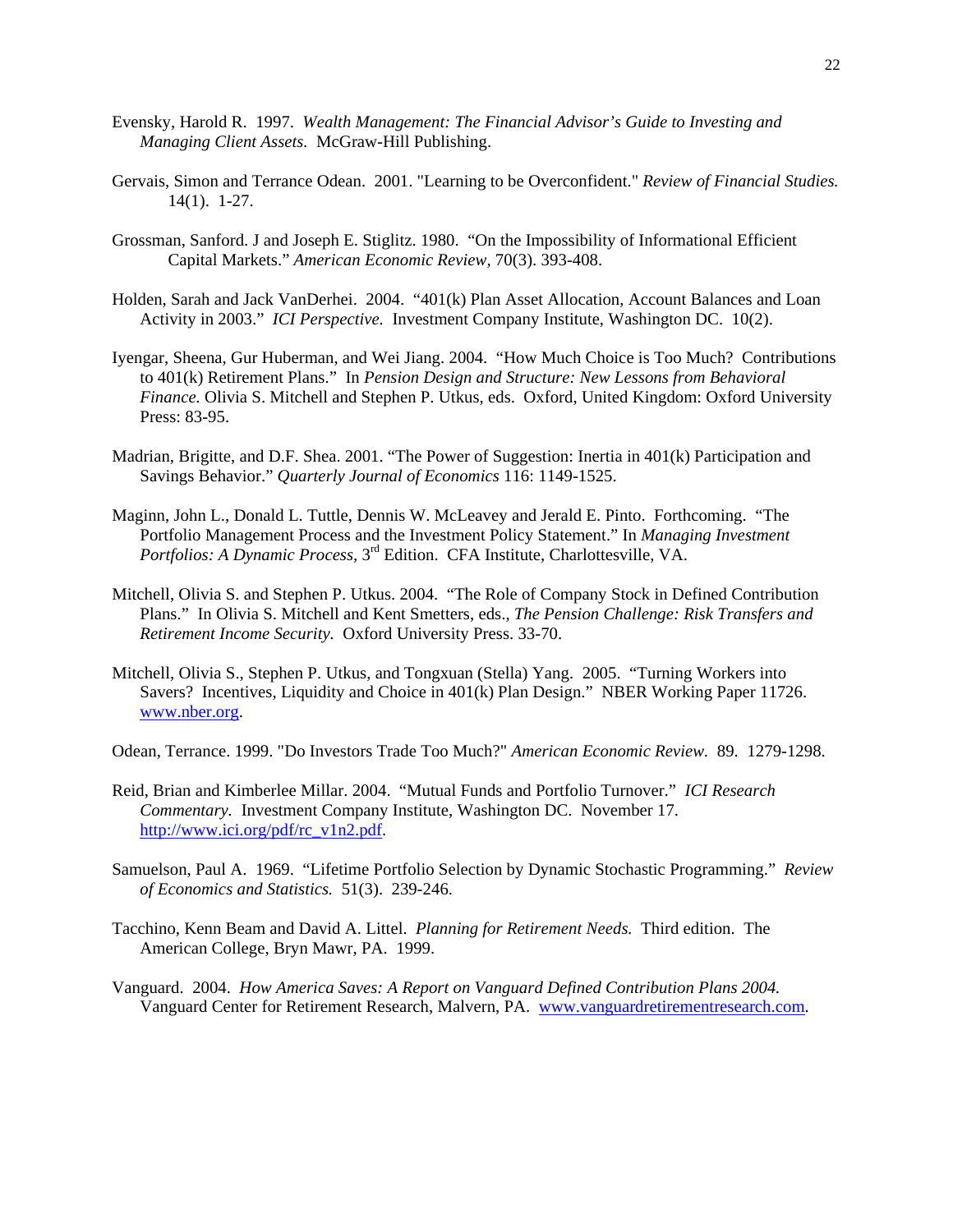# **Table 1. Plan-Level Statistics for Analysis of 401(k) Plan Trading Behavior**

|                                       | Variable name    | <b>Mean Value</b> |
|---------------------------------------|------------------|-------------------|
| <b>Plan size</b>                      |                  |                   |
| Number of active participant accounts | <b>NUM PRT</b>   | 776               |
| Plan assets (\$ millions)             | PLAN ASSETS      | \$38.4            |
| Plan assets (ln)                      | LNPLAN ASSETS    | 17.5              |
| Plan design features offered          |                  |                   |
| Number of funds                       | <b>NFUNDS</b>    | 16.6              |
| Index equity funds                    | EQUITY IND FLG   | 98.8%             |
| Lifecycle funds                       | LC FND FLG       | 48.8%             |
| Company stock                         | CS FLG           | 15.0%             |
| International funds                   | <b>INTER FLG</b> | 93.1%             |
| Brokerage option                      | VBO FLG          | 3.1%              |
| Loan                                  | LOAN_FLG         | 74.3%             |
| Employee contributions                | <b>EECONTRIB</b> | 91.8%             |

*Note:* 

Number of 401(k) plans in sample= 1,530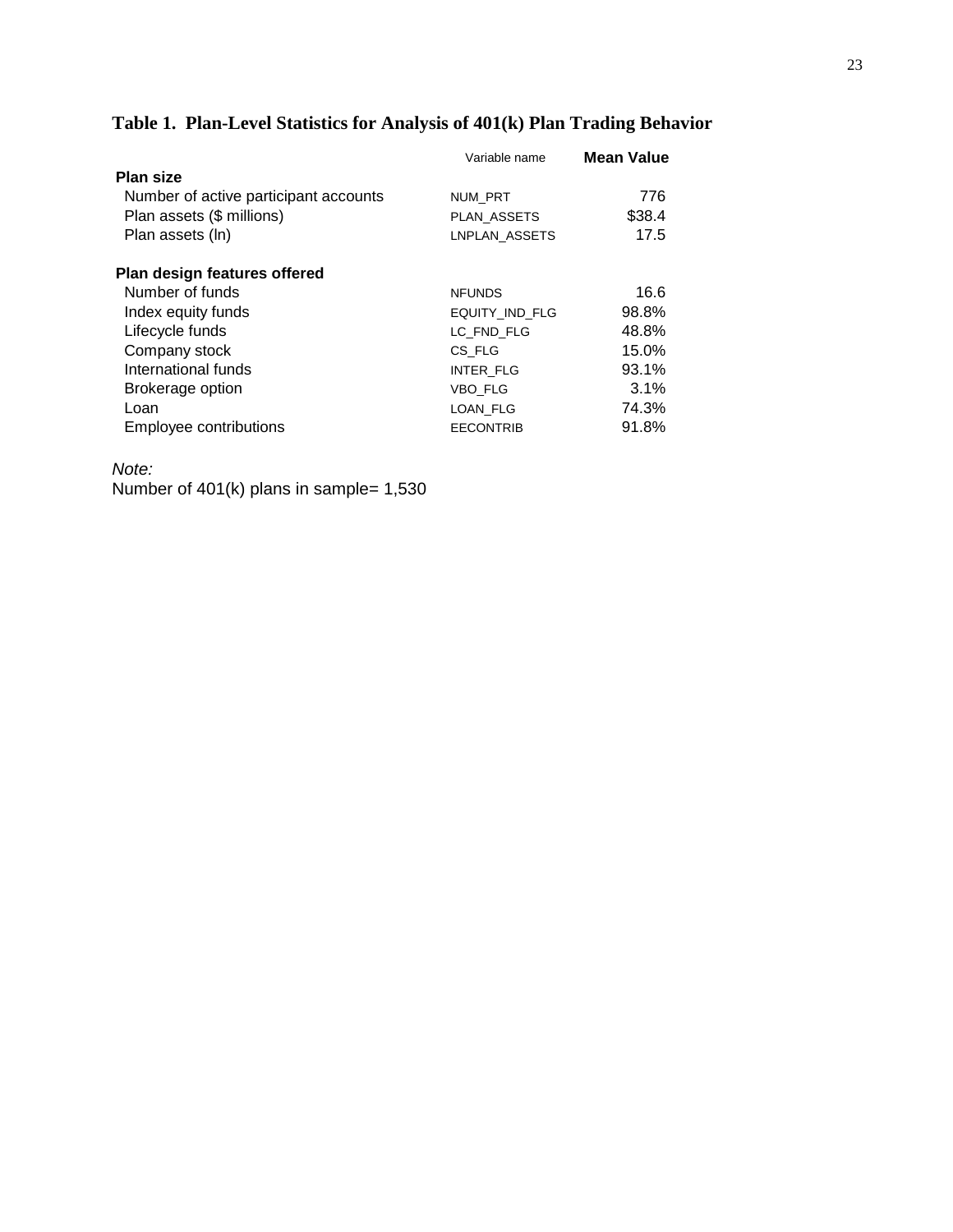# **Table 2. Participant (Account-Level) Statistics for Analysis of 401(k) Plan Trading Behavior**

|                                 | Variable name | Mean         |
|---------------------------------|---------------|--------------|
| <b>Demographics</b>             |               |              |
| Age                             | <b>AGE</b>    | 43.5         |
| Household income                | HH INC        | \$<br>88,003 |
| Household income (ln)           | LNHH_INC      | 11.4         |
| Plan tenure (years)             | <b>TENURE</b> | 8.0          |
| Sex                             |               |              |
| Male                            | <b>MALE</b>   | 48.0%        |
| Female                          | <b>FEMALE</b> | 26.2%        |
| Missing                         | <b>MALEMS</b> | 25.8%        |
| Non-retirement financial wealth |               |              |
| Low wealth                      | <b>POOR</b>   | 32%          |
| Middle wealth                   | <b>MIDDLE</b> | 45%          |
| High wealth                     | <b>RICH</b>   | 23%          |
| 401(k) Account Features         |               |              |
| Account balance                 | BLN_PRT       | \$<br>86,363 |
| Web registered                  | WEB           | 37%          |
| Equity allocation               |               | 66.2%        |

### **Panel A. Participant Characteristics**

## **Panel B. Plan Features Offered versus Features Held (Account-Level)**

|                              | Variable         |      |                          | Variable         |      |
|------------------------------|------------------|------|--------------------------|------------------|------|
|                              | name             | Mean |                          | name             | Mean |
| <b>Plan features offered</b> |                  |      | Account holdings (12/02) |                  |      |
| Number of funds              | <b>NFUNDS</b>    | 17.7 | Number of funds          | NFUNDS HELD      | 3.5  |
| Index equity funds           | <b>INDEX</b>     | 99%  | Index equity funds       | INDEX HELD       | 53%  |
| Lifecycle funds              | LC               | 47%  | Lifecycle funds          | LC HELD          | 12%  |
| Company stock                | СS               | 52%  | Company stock            | CS HELD          | 32%  |
| International funds          | <b>INTL</b>      | 98%  | International funds      | INTL HELD        | 20%  |
| Brokerage option             | <b>BROK</b>      | 5%   | Brokerage option         | <b>BROK HELD</b> | 0.1% |
| Loan                         | LOAN             | 85%  | Loan                     | LOAN HELD        | 11%  |
| Employee contributions       | <b>EECONTRIB</b> | 94%  | Employee contributions   | <b>EECONTRIB</b> | 88%  |

*Note:* 

Number of plan participants = 1,186,554 See text for definition of financial wealth.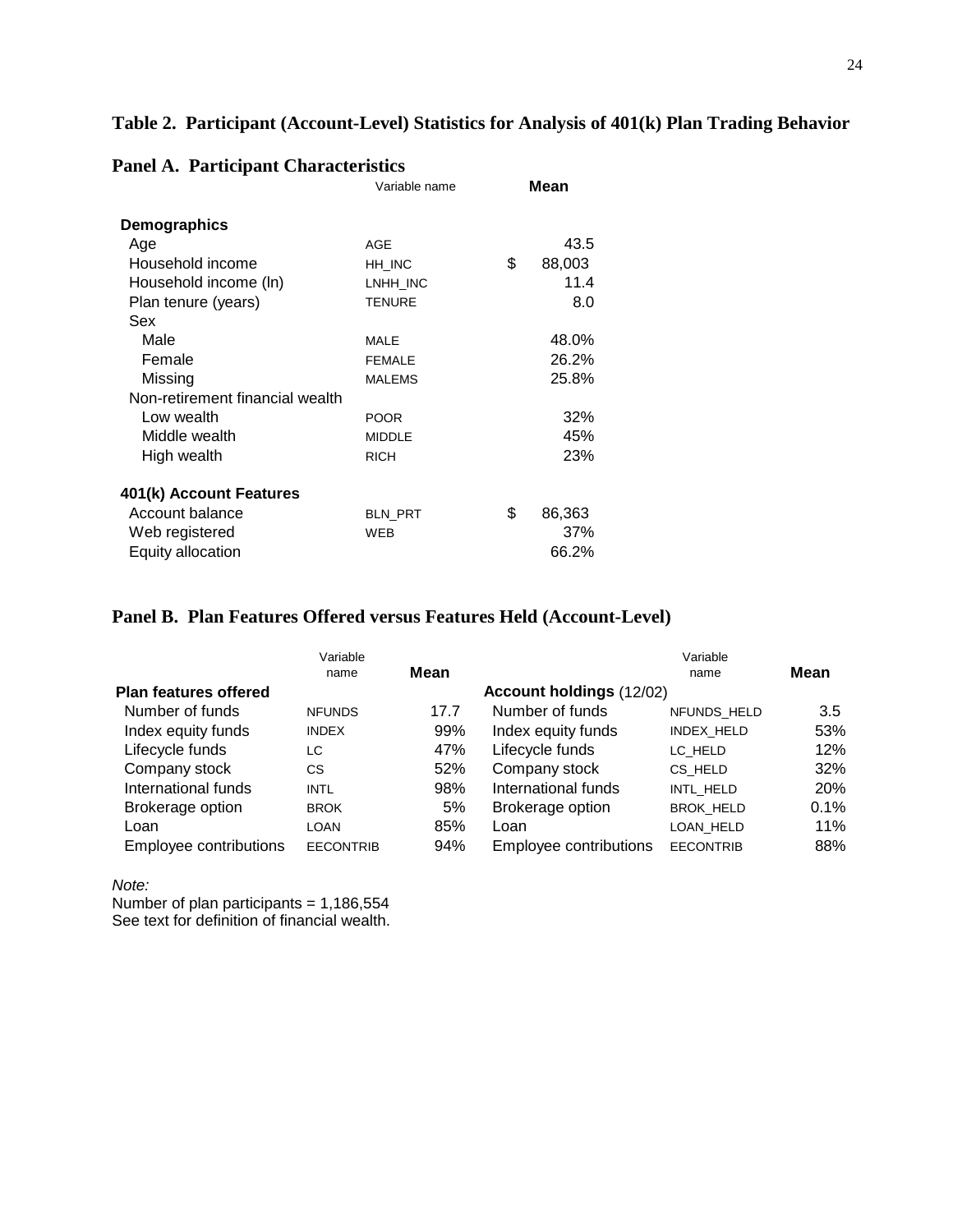# **Table 3. Summary of Two-Year Trading Statistics** (1/2003-12/2004)

### **Table 3. Mean (Median) Trading Patterns: 2-year Period**

|                                                |                                        | $%$ of<br><b>Accounts</b><br>with<br><b>Trading</b> | For all accounts |                 | <b>Traders only</b> |                 |                | For active traders only |
|------------------------------------------------|----------------------------------------|-----------------------------------------------------|------------------|-----------------|---------------------|-----------------|----------------|-------------------------|
|                                                | <b>Accounts</b><br>with any<br>trading |                                                     | <b>NTRADES</b>   | <b>TURNOVER</b> | <b>NTRADES</b>      | <b>TURNOVER</b> | <b>NTRADES</b> | <b>TURNOVER</b>         |
| All trading activity<br>Less sponsor-initiated | 367.283<br><u>(123,885)</u>            | 30.1%<br>$-9.6%$                                    | 0.76(0.00)       | 23.7% (0.00%)   | 2.44(1.00)          | 76.5% (42.0%)   | 12.68 (9.00)   | 340.0% (160.4%)         |
| <b>Participant-initiated</b>                   | 243,398                                | 20.5%                                               | 0.60(0.00)       | 18.4% (0.00%)   | 2.92(1.00)          | 89.7% (47.7%)   | 12.86 (9.00)   | 346.9% (162.4%)         |

*Note:*

Active Traders are defined as those with 6+ trades in a two-year period.

NTRADES: number of trades in a two-year period

TURNOVER: percent change in portfolio over a two-year period

*Note:* Number of plan participants =  $1,186,554$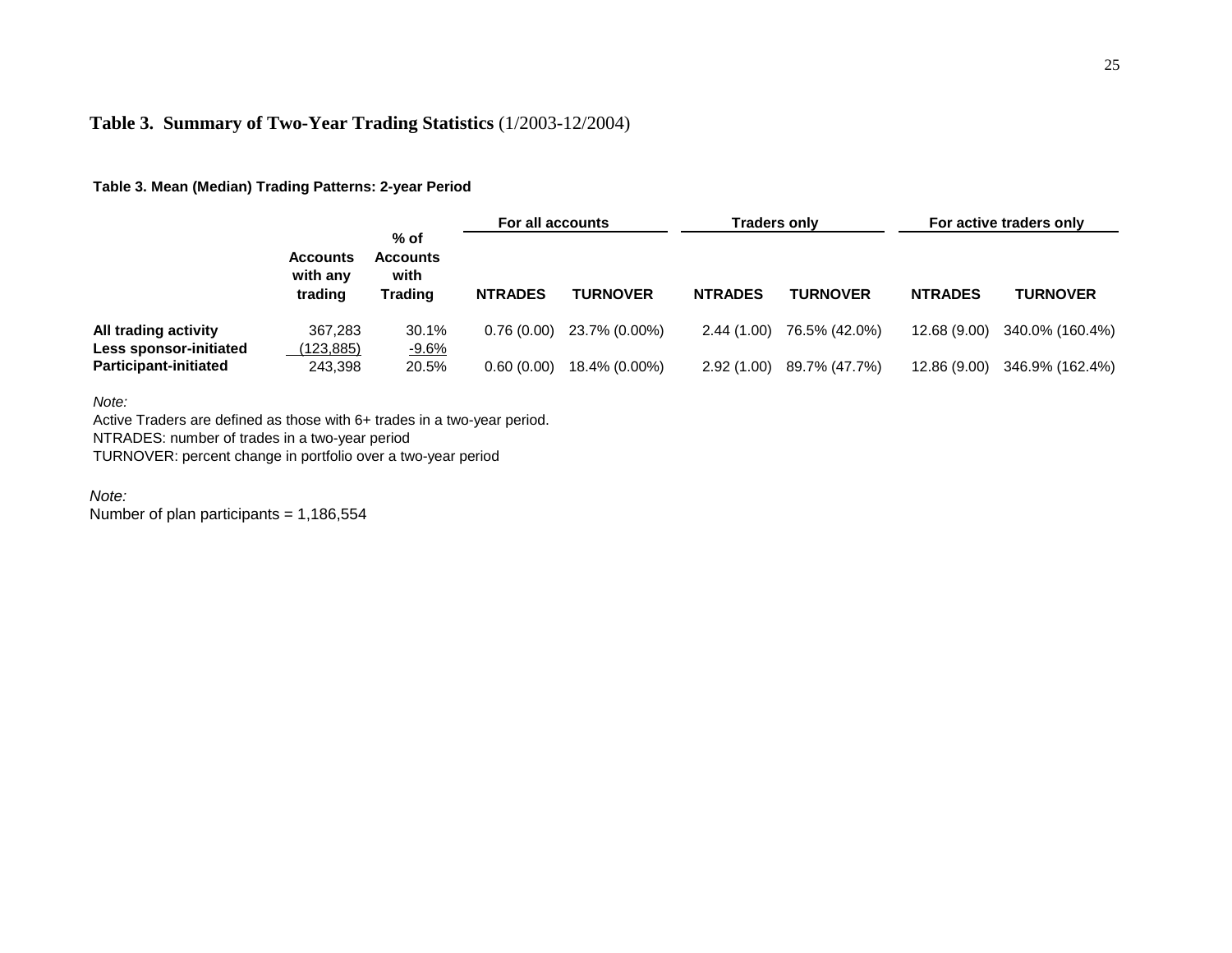# **Table 4. Distribution of Key Trading Measures** (1/2003-12/2004)

# **Panel A. Distribution of Number of Trades**

| <b>NTRADES</b> | Percent | Number of<br>accounts |
|----------------|---------|-----------------------|
| 0              | 79.5%   | 943,156               |
|                | 10.9%   | 129,504               |
| $2 - 5$        | 7.4%    | 87,864                |
| $6 - 50$       | 2.2%    | 25,585                |
| Over 50        | 0.04%   | 445                   |
|                | 100.00% | 1,186,554             |

# **Panel B. Distribution of Participant Turnover**

| <b>TURNOVER</b> | <b>Percent</b> | Number of<br>accounts |
|-----------------|----------------|-----------------------|
| $0\%$           | 79.5%          | 943,192               |
| $0 - 50%$       | 10.6%          | 125,775               |
| 50-100%         | 5.3%           | 63,006                |
| 100-200%        | 3.1%           | 36,783                |
| 200%-500%       | 1.1%           | 12,933                |
| Over 500%       | 0.4%           | 4,865                 |
|                 | 99.6%          | 1,186,554             |

*Note:* 

Number of plan participants = 1,186,554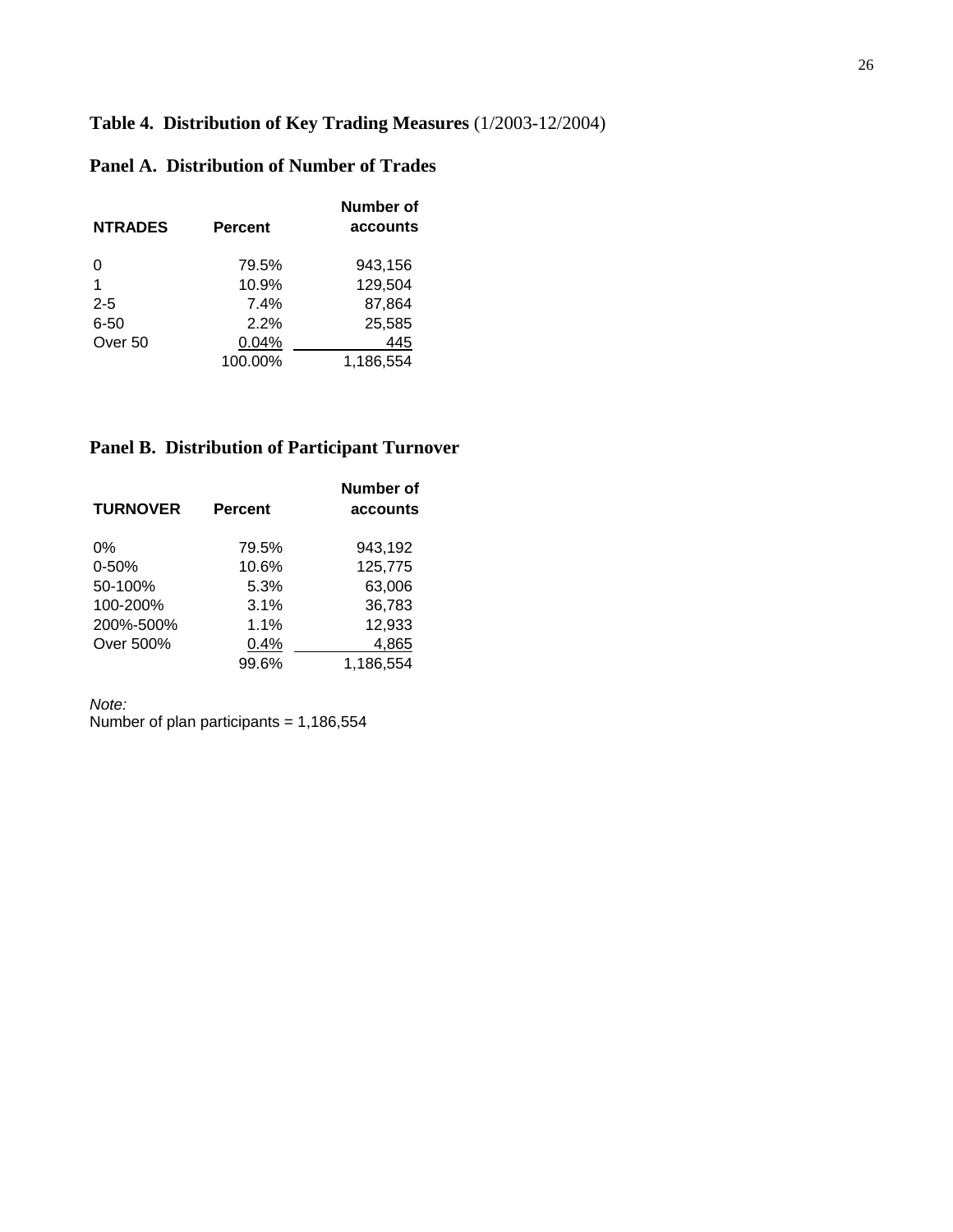# **Table 5. Summary of Predicted Marginal Effects** (1/03-12/04)

|                     |                          |       | TRADER            |       |      | <b>ACTIVE TRADER</b> |      |       | <b>NTRADES</b> |       |       | <b>TURNOVER</b> |        |
|---------------------|--------------------------|-------|-------------------|-------|------|----------------------|------|-------|----------------|-------|-------|-----------------|--------|
| <b>DEMOGRAPHICS</b> |                          | А     | B                 | C     | A    | В                    | C    | А     | В              | C     | А     | В               | C      |
| Sex                 | Male                     | 23.6% | 23.4%             | 19.4% | 2.6% | 2.7%                 | 1.3% | 0.694 | 0.685          | 0.448 | 33.3% | 33.3%           | 26.1%  |
|                     | Female                   | 16.9% | 16.8%             | 14.7% | 1.1% | 1.1%                 | 0.5% | 0.363 | 0.362          | 0.275 | 21.5% | 21.6%           | 18.5%  |
|                     | % change                 | 40%   | 40%               | 32%   | 149% | 147%                 | 146% | 91%   | 89%            | 63%   | 55%   | 54%             | 41%    |
| Wealth              | High wealth              | 25.0% | 24.6% 20.1%       |       | 2.5% | 2.5%                 | 1.1% | 0.678 | 0.660          | 0.437 | 34.1% | 33.7%           | 26.2%  |
|                     | Low wealth               | 16.7% | 16.7%             | 15.2% | 1.5% | 1.5%                 | 0.8% | 0.427 | 0.427          | 0.326 | 22.4% | 22.6%           | 19.9%  |
|                     | % change                 | 50%   | 47%               | 32%   | 71%  | 62%                  | 33%  | 59%   | 55%            | 34%   | 52%   | 49%             | 32%    |
| Age                 | 10 years older           |       | 21.3% 21.4% 19.5% |       | 2.1% | 2.2%                 | 1.2% | 0.587 | 0.590          | 0.437 | 29.4% | 29.7%           | 25.9%  |
|                     | Predicted Mean           | 20.4% | 20.2%             | 17.4% | 1.9% | 2.0%                 | 1.0% | 0.536 | 0.530          | 0.375 | 27.6% | 27.6%           | 22.8%  |
|                     | % change                 | 5%    | 6%                | 12%   | 13%  | 15%                  | 30%  | 10%   | 11%            | 17%   | 6%    | 8%              | 14%    |
|                     |                          |       |                   |       |      |                      |      |       |                |       |       |                 |        |
| Income              | \$60K increase           |       | 22.2% 22.0% 18.2% |       | 2.1% | 2.2%                 | 1.0% | 0.590 | 0.583          | 0.393 | 30.3% | 30.2%           | 24.0%  |
|                     | Predicted Mean           | 20.4% | 20.2%             | 17.4% | 1.9% | 2.0%                 | 1.0% | 0.536 | 0.530          | 0.375 | 27.6% | 27.6%           | 22.8%  |
|                     | % change                 | 9%    | 9%                | 5%    | 12%  | 11%                  | 4%   | 10%   | 10%            | 5%    | 10%   | 10%             | 5%     |
| Tenure              | 7 year increase          |       | 23.3% 23.0% 19.1% |       | 2.5% | 2.5%                 | 1.2% | 0.663 | 0.645          | 0.433 | 32.2% | 32.0%           | 25.4%  |
|                     | Predicted Mean           |       | 20.4% 20.2% 17.4% |       | 1.9% | 2.0%                 | 1.0% | 0.536 | 0.530          | 0.375 | 27.6% | 27.6%           | 22.8%  |
|                     | % change                 | 14%   | 14%               | 10%   | 32%  | 27%                  | 22%  | 24%   | 22%            | 15%   | 17%   | 16%             | 11%    |
| <b>PLAN DESIGN</b>  |                          |       |                   |       |      |                      |      |       |                |       |       |                 |        |
| Co stock            | Offered                  |       | 21.4%             |       |      | 2.2%                 |      |       | 0.588          |       |       | 29.1%           | 23.1%  |
|                     | Not offered              |       | 19.0%             |       |      | 1.7%                 |      |       | 0.473          |       |       | 26.0%           | 22.5%  |
|                     | % change                 |       | 13%               |       |      | 29%                  |      |       | 24%            |       |       | 12%             | 3%     |
|                     |                          |       |                   |       |      |                      |      |       |                |       |       |                 |        |
|                     | No. funds 10 add'l funds |       |                   |       |      | 2.5%                 |      |       |                |       |       | 29.6%           | 21.5%  |
| offered             | Predicted Mean           |       |                   |       |      | 2.0%                 |      |       |                |       |       | 27.6%           | 22.8%  |
|                     | % change                 |       |                   |       |      | 28%                  |      |       |                |       |       | 7%              | -6%    |
| Brokerage Offered   |                          |       | 25.9%             |       |      | 2.9%                 |      |       | 0.759          |       |       | 35.3%           | 27.0%  |
|                     | Not offered              |       | 20.0%             |       |      | 1.9%                 |      |       | 0.521          |       |       | 27.3%           | 22.6%  |
|                     | % change                 |       | 29%               |       |      | 52%                  |      |       | 46%            |       |       | 29%             | 19%    |
| EE cont.            | Allowed                  |       |                   |       |      |                      |      |       |                |       |       | 28.2%           | 23.3%  |
|                     | ER only                  |       |                   |       |      |                      |      |       |                |       |       | 19.4%           | 16.5%  |
|                     | % change                 |       |                   |       |      |                      |      |       |                |       |       | 46%             | 41%    |
|                     |                          |       |                   |       |      |                      |      |       |                |       |       |                 |        |
| Loan                | Offered                  |       |                   |       |      |                      |      |       |                |       |       | 27.0%           | 22.3%  |
|                     | Not offered              |       |                   |       |      |                      |      |       |                |       |       | 30.9%           | 25.7%  |
|                     | % change                 |       |                   |       |      |                      |      |       |                |       |       | $-12%$          | $-13%$ |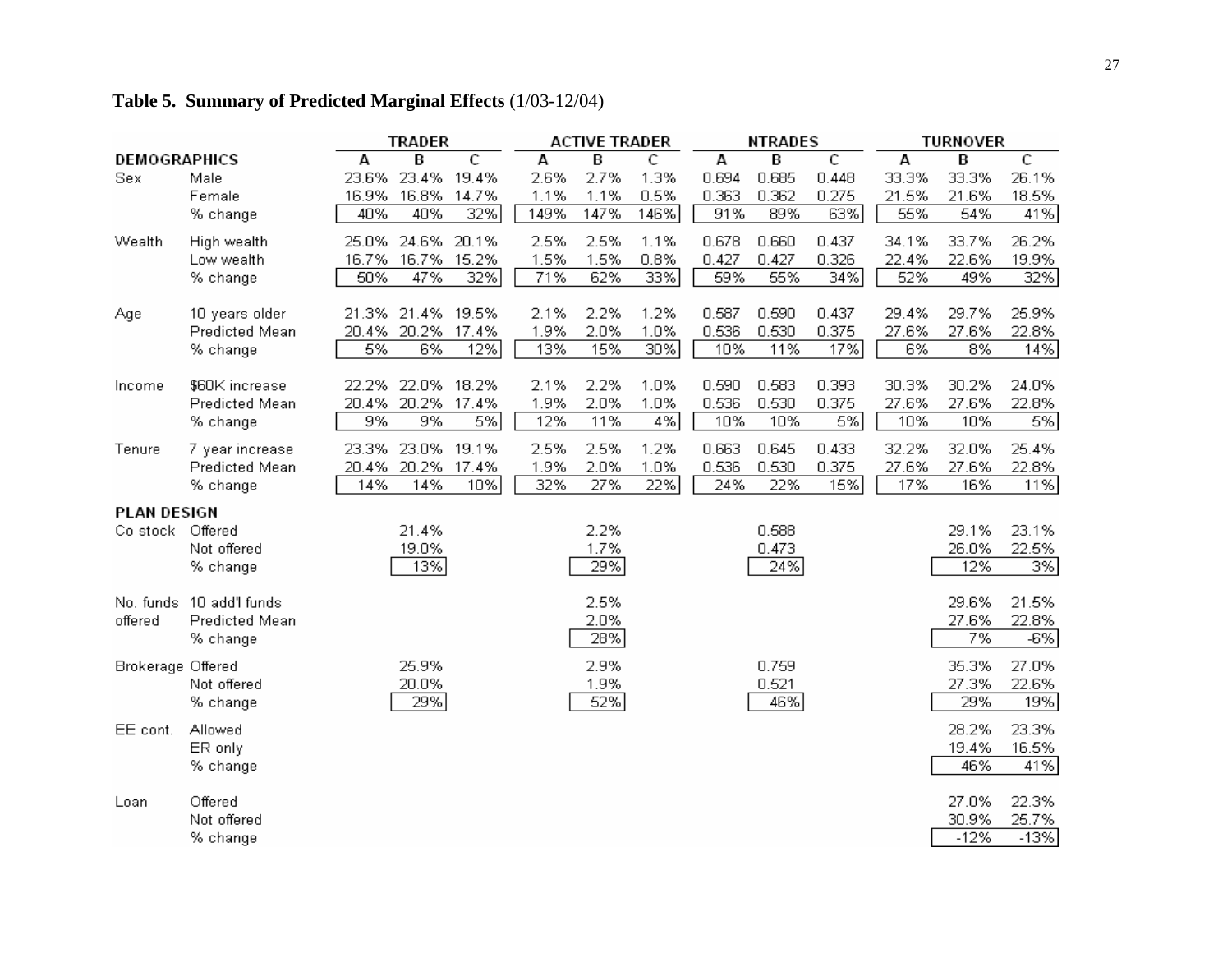|                |                         |   | <b>TRADER</b> |              |   | <b>ACTIVE TRADER</b> |        |   | <b>NTRADES</b> |        |   | <b>TURNOVER</b> |        |
|----------------|-------------------------|---|---------------|--------------|---|----------------------|--------|---|----------------|--------|---|-----------------|--------|
|                |                         | А | B             | $\mathsf{C}$ | А | B                    | С      | А | B              | C      | А | В               | C      |
|                | <b>ACCOUNT HOLDINGS</b> |   |               |              |   |                      |        |   |                |        |   |                 |        |
| Web            | Registered              |   |               | 32.1%        |   |                      | 3.7%   |   |                | 1.001  |   |                 | 48.1%  |
|                | Not registered          |   |               | 11.1%        |   |                      | 0.4%   |   |                | 0.209  |   |                 | 13.7%  |
|                | % change                |   |               | 189%         |   |                      | 825%   |   |                | 379%   |   |                 | 251%   |
|                | No. funds 5 add'l funds |   |               | 27.4%        |   |                      | 2.5%   |   |                | 0.666  |   |                 | 31.0%  |
| used           | <b>Predicted Mean</b>   |   |               | 17.4%        |   |                      | 1.0%   |   |                | 0.375  |   |                 | 22.8%  |
|                | % change                |   |               | 58%          |   |                      | 155%   |   |                | 78%    |   |                 | 36%    |
| Company        | Held                    |   |               |              |   |                      |        |   |                |        |   |                 | 24.7%  |
| stock          | Not held                |   |               |              |   |                      |        |   |                |        |   |                 | 22.0%  |
|                | % change                |   |               |              |   |                      |        |   |                |        |   |                 | 12%    |
| Brokerage Held |                         |   |               | 46.7%        |   |                      | 6.9%   |   |                | 1.176  |   |                 | 52.4%  |
|                | Not held                |   |               | 17.3%        |   |                      | 1.0%   |   |                | 0.375  |   |                 | 22.8%  |
|                | % change                |   |               | 169%         |   |                      | 616%   |   |                | 214%   |   |                 | 130%   |
| Index          | Held                    |   |               | 16.4%        |   |                      | 0.8%   |   |                | 0.336  |   |                 | 20.9%  |
|                | Not held                |   |               | 18.2%        |   |                      | 1.2%   |   |                | 0.421  |   |                 | 24.7%  |
|                | % change                |   |               | $-10%$       |   |                      | $-38%$ |   |                | $-20%$ |   |                 | $-15%$ |
| Int'l          | Held                    |   |               | 15.7%        |   |                      | 0.7%   |   |                | 0.317  |   |                 | 20.5%  |
|                | Not held                |   |               | 17.8%        |   |                      | 1.1%   |   |                | 0.392  |   |                 | 23.4%  |
|                | % change                |   |               | $-12%$       |   |                      | -36%   |   |                | $-19%$ |   |                 | $-12%$ |
| Lifecycle      | Held                    |   |               | 15.7%        |   |                      | 0.7%   |   |                | 0.310  |   |                 | 20.1%  |
|                | Not held                |   |               | 17.7%        |   |                      | 1.0%   |   |                | 0.387  |   |                 | 23.3%  |
|                | % change                |   |               | $-11%$       |   |                      | $-35%$ |   |                | $-20%$ |   |                 | $-14%$ |
| Loan           | Held                    |   |               | 15.2%        |   |                      |        |   |                |        |   |                 | 20.9%  |
|                | Not held                |   |               | 17.6%        |   |                      |        |   |                |        |   |                 | 22.9%  |
|                | % change                |   |               | $-14%$       |   |                      |        |   |                |        |   |                 | $-9%$  |

# **Table 5 (cont'd). Summary of Predicted Marginal Effects**

*Note:* 

Number of plan participants = 1,186,554

Column A = demographics only; B = demographics and plan design; C = demographics, plan design and 12/02 account holdings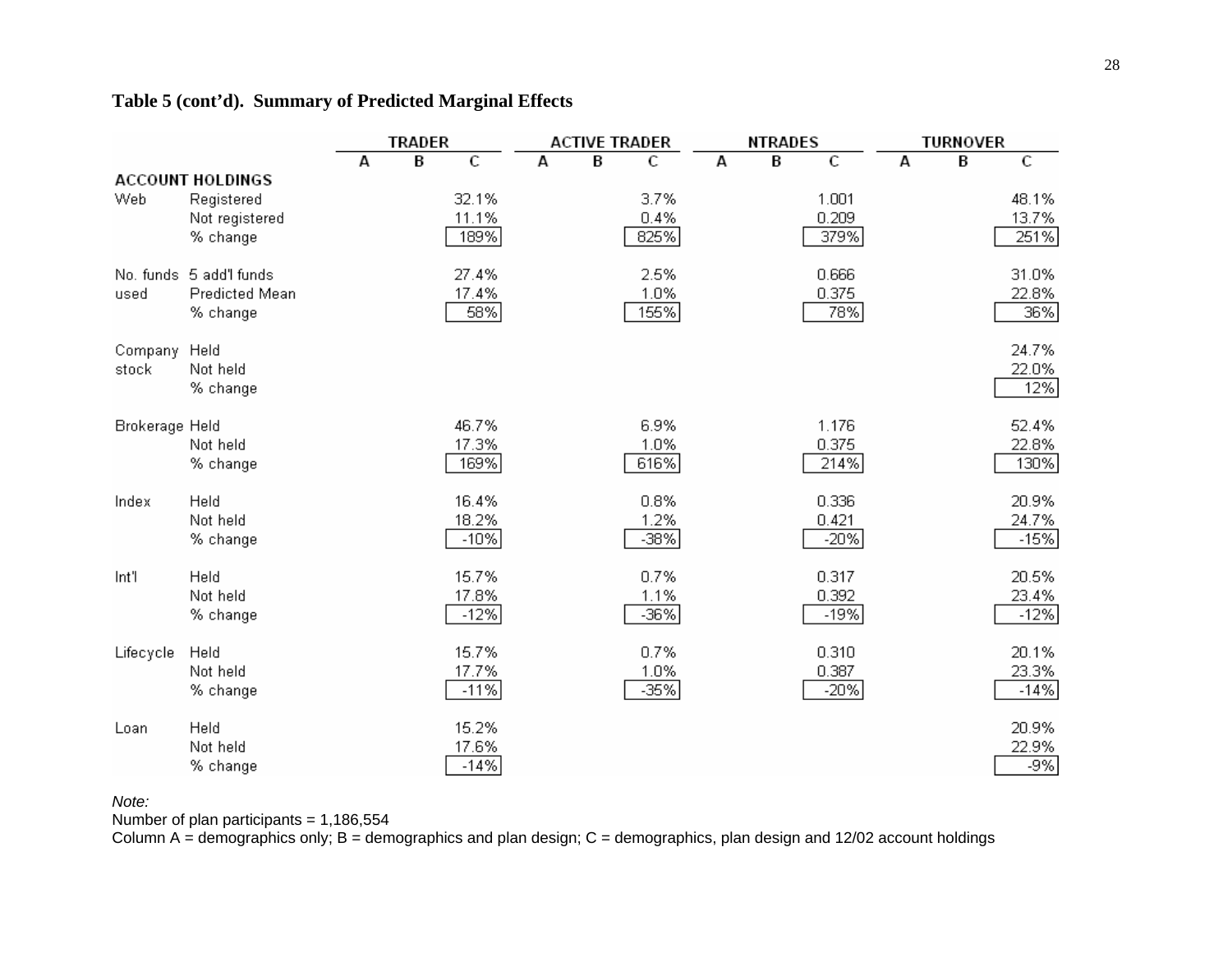

# **Figure 1. Distribution of Number of Trades** (1/03-12/04)

*Note:*  Number of plan participants = 1,186,554





*Note:*  Number of plan participants = 1,186,554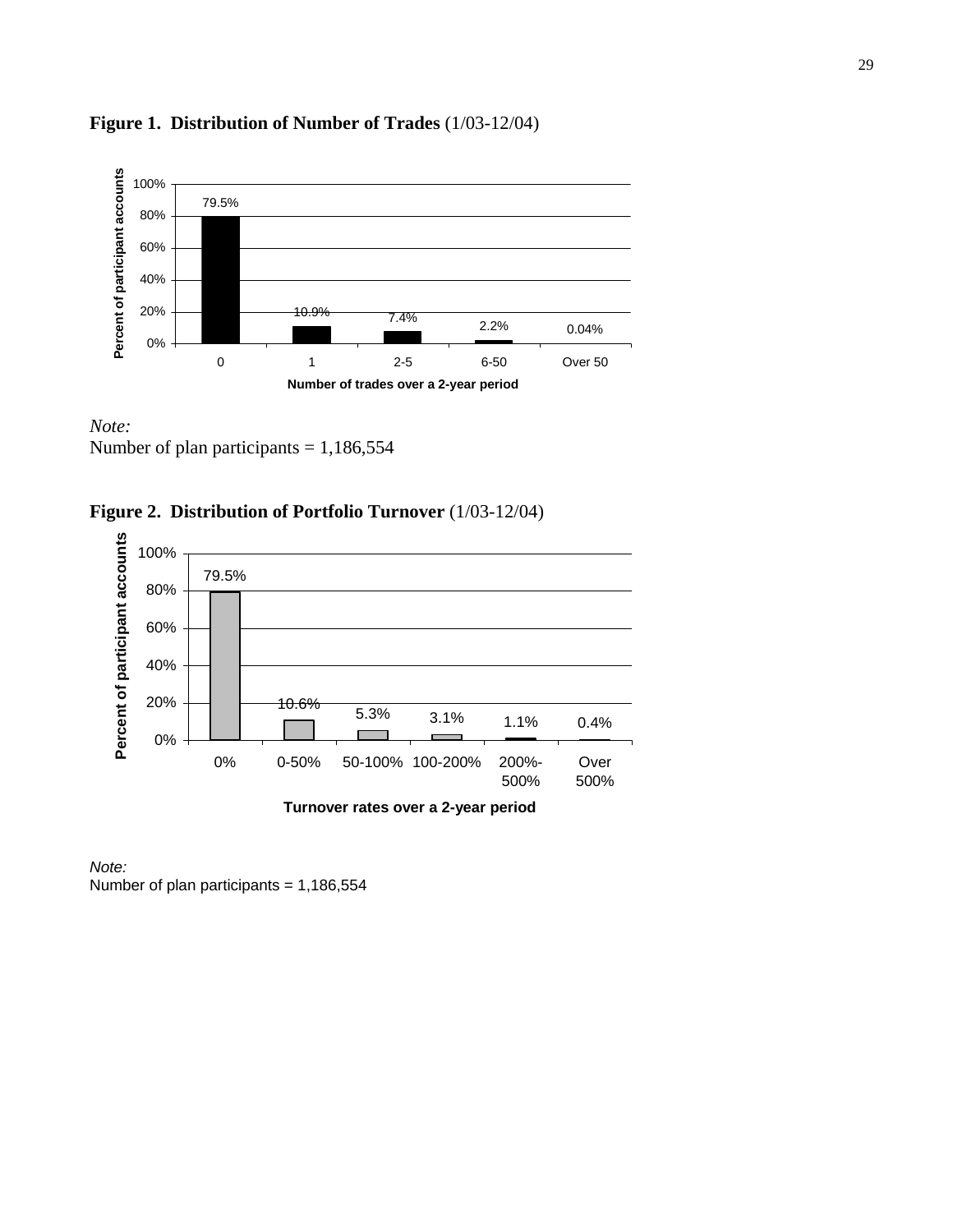# **Appendix Table A1. Multivariate Analysis of the Probability of Trading: Regression Coefficients**

*Probit model specification*

(A) -- Demographics only

(B) -- Demographics and plan design features offered

(C) -- Demographics, plan design and account holdings on Dec. 2002

|                              | <b>Mean</b> | <b>TRADER (mean: 20.5%)</b> |              |                   |  |  |  |
|------------------------------|-------------|-----------------------------|--------------|-------------------|--|--|--|
| Demographics                 |             | (A)                         | (B)          | (C)               |  |  |  |
| <b>AGE</b>                   | 43.5        | $0.003$ ***                 | $0.004$ ***  | $0.008$ ***       |  |  |  |
| <b>TENURE</b>                | 8.0         | $0.014$ ***                 | $0.014$ ***  | $0.009$ ***       |  |  |  |
| <b>MALE</b>                  | 47.5%       | $0.242$ ***                 | 0.239<br>*** | $0.187***$        |  |  |  |
| HH_INC (In)                  | 88.0        | $0.118$ ***                 | 0.116<br>*** | $0.065$ ***       |  |  |  |
| <b>MIDDLE</b>                | 45%         | $0.163$ ***                 | $0.157***$   | $***$<br>0.099    |  |  |  |
| <b>RICH</b>                  | 23%         | $0.291$ ***                 | $0.279$ ***  | $0.188$ ***       |  |  |  |
| Plan design features offered |             |                             |              |                   |  |  |  |
| <b>NFUNDS</b>                | 17.7        |                             | 0.009        | $-0.004$          |  |  |  |
| NFUNDS <sup>2</sup>          | 495.1       |                             | 0.000        | 0.000             |  |  |  |
| <b>INDEX</b>                 | 99%         |                             | $-1.079$ *   | $-1.15$ *         |  |  |  |
| <b>INTL</b>                  | 98%         |                             | $0.186**$    | $0.182**$         |  |  |  |
| <b>CS</b>                    | 52%         |                             | $0.086**$    | 0.018             |  |  |  |
| <b>BROK</b>                  | 5%          |                             | $0.194$ ***  | $0.135*$          |  |  |  |
| LC                           | 47%         |                             | $-0.027$     | 0.023             |  |  |  |
| <b>LOAN</b>                  | 85%         |                             | $-0.091$ *   | $-0.089$          |  |  |  |
| <b>EECONTRIB</b>             | 94%         |                             | 0.247        | 0.201             |  |  |  |
| <b>PLANASSETS</b>            | 414,818     |                             | 0.004        | $-0.011$          |  |  |  |
| Account holdings (Dec 2002)  |             |                             |              |                   |  |  |  |
| <b>WEB</b>                   | 37%         |                             |              | ***<br>0.756      |  |  |  |
| NFUNDS HELD                  | 3.5         |                             |              | $***$<br>0.068    |  |  |  |
| INDEX_HELD                   | 53%         |                             |              | ***<br>$-0.063$   |  |  |  |
| INTL_HELD                    | 20%         |                             |              | $-0.091$ ***      |  |  |  |
| CS_HELD                      | 32%         |                             |              | $0.060*$          |  |  |  |
| <b>BROK_HELD</b>             | 0%          |                             |              | 0.730<br>***      |  |  |  |
| LC HELD                      | 12%         |                             |              | $***$<br>$-0.091$ |  |  |  |
| LOAN HELD                    | 11%         |                             |              | $-0.083$ ***      |  |  |  |
| Observations                 |             | 1,186,554                   | 1,186,554    | 1,186,554         |  |  |  |
| $-log(L)$                    |             | 581,429                     | 577,103      | 532,166           |  |  |  |
| Pseudo R-squared             |             | 3.4%                        | 4.2%         | 11.6%             |  |  |  |
| Chi-square                   |             |                             | 8,652 ***    | 89,874 ***        |  |  |  |

All models are Probits.

\*\*\*: significant at the 1% confidence level

\*\*: significant at the 5% confidence level

\*: significant at the 10% confidence level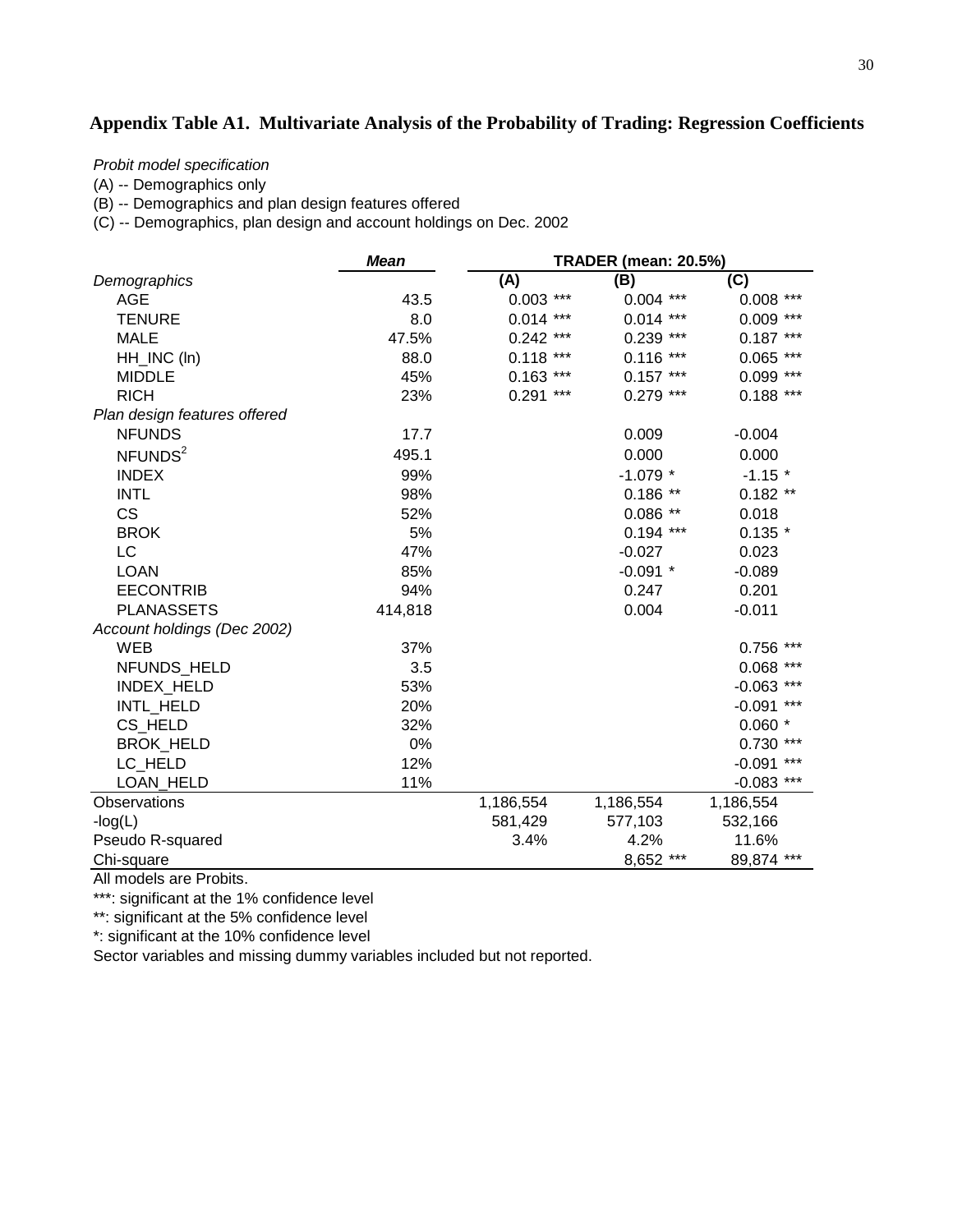# **Appendix Table A2. Multivariate Analysis of the Probability of Being an Active Trader: Regression Coefficients**

#### *Probit model specification*

(A) -- Demographics only

(B) -- Demographics and plan design features offered

(C) -- Demographics, plan design and account holdings on Dec. 2002

|                              | <b>Mean</b> | <b>ACTIVE TRADER (mean: 2.2%)</b> |                |              |  |  |  |
|------------------------------|-------------|-----------------------------------|----------------|--------------|--|--|--|
| Demographics                 |             | (A)                               | (B)            | (C)          |  |  |  |
| <b>AGE</b>                   | 43.5        | $0.005$ ***                       | $0.006$ ***    | $0.010***$   |  |  |  |
| <b>TENURE</b>                | 8.0         | $0.017***$                        | $0.015$ ***    | $0.011***$   |  |  |  |
| <b>MALE</b>                  | 47.5%       | 0.368<br>***                      | $0.367$ ***    | ***<br>0.331 |  |  |  |
| HH_INC (In)                  | 88.0        | $0.089$ ***                       | $0.085$ ***    | $0.027$ ***  |  |  |  |
| <b>MIDDLE</b>                | 45%         | $0.122$ ***                       | $0.113$ ***    | $0.053$ ***  |  |  |  |
| <b>RICH</b>                  | 23%         | $0.219$ ***                       | $0.198$ ***    | $0.105$ ***  |  |  |  |
| Plan design features offered |             |                                   |                |              |  |  |  |
| <b>NFUNDS</b>                | 17.7        |                                   | $0.013$ **     | $-0.001$     |  |  |  |
| NFUNDS <sup>2</sup>          | 495.1       |                                   | 0.000          | 0.000        |  |  |  |
| <b>INDEX</b>                 | 99%         |                                   | $-0.13$        | $-0.15$      |  |  |  |
| <b>INTL</b>                  | 98%         |                                   | $-0.008$       | 0.002        |  |  |  |
| <b>CS</b>                    | 52%         |                                   | $0.105$ ***    | 0.051        |  |  |  |
| <b>BROK</b>                  | 5%          |                                   | $0.178**$      | $0.138*$     |  |  |  |
| LC                           | 47%         |                                   | $-0.028$       | 0.042        |  |  |  |
| <b>LOAN</b>                  | 85%         |                                   | $-0.069$       | $-0.101$     |  |  |  |
| <b>EECONTRIB</b>             | 94%         |                                   | 0.180          | 0.147        |  |  |  |
| <b>PLANASSETS</b>            | 414,818     |                                   | 0.021          | 0.005        |  |  |  |
| Account holdings (Dec 2002)  |             |                                   |                |              |  |  |  |
| <b>WEB</b>                   | 37%         |                                   |                | $0.890$ ***  |  |  |  |
| NFUNDS HELD                  | 3.5         |                                   |                | $0.075$ ***  |  |  |  |
| INDEX_HELD                   | 53%         |                                   |                | $-0.179$ *** |  |  |  |
| INTL_HELD                    | 20%         |                                   |                | $-0.165$ *** |  |  |  |
| CS HELD                      | 32%         |                                   |                | 0.026        |  |  |  |
| <b>BROK HELD</b>             | 0%          |                                   |                | $0.725$ ***  |  |  |  |
| LC HELD                      | 12%         |                                   |                | $-0.180$ *** |  |  |  |
| LOAN_HELD                    | 11%         |                                   |                | 0.009        |  |  |  |
| Observations                 |             | 1,186,554                         | 1,186,554      | 1,186,554    |  |  |  |
| $-log(L)$                    |             | 118,962                           | 117,942        | 105,206      |  |  |  |
| Pseudo R-squared             |             | 5.0%                              | 5.8%           | 15.9%        |  |  |  |
| Chi-square                   |             |                                   | $***$<br>2,040 | 25,473 ***   |  |  |  |

All models are Probits.

\*\*\*: significant at the 1% confidence level

\*\*: significant at the 5% confidence level

\*: significant at the 10% confidence level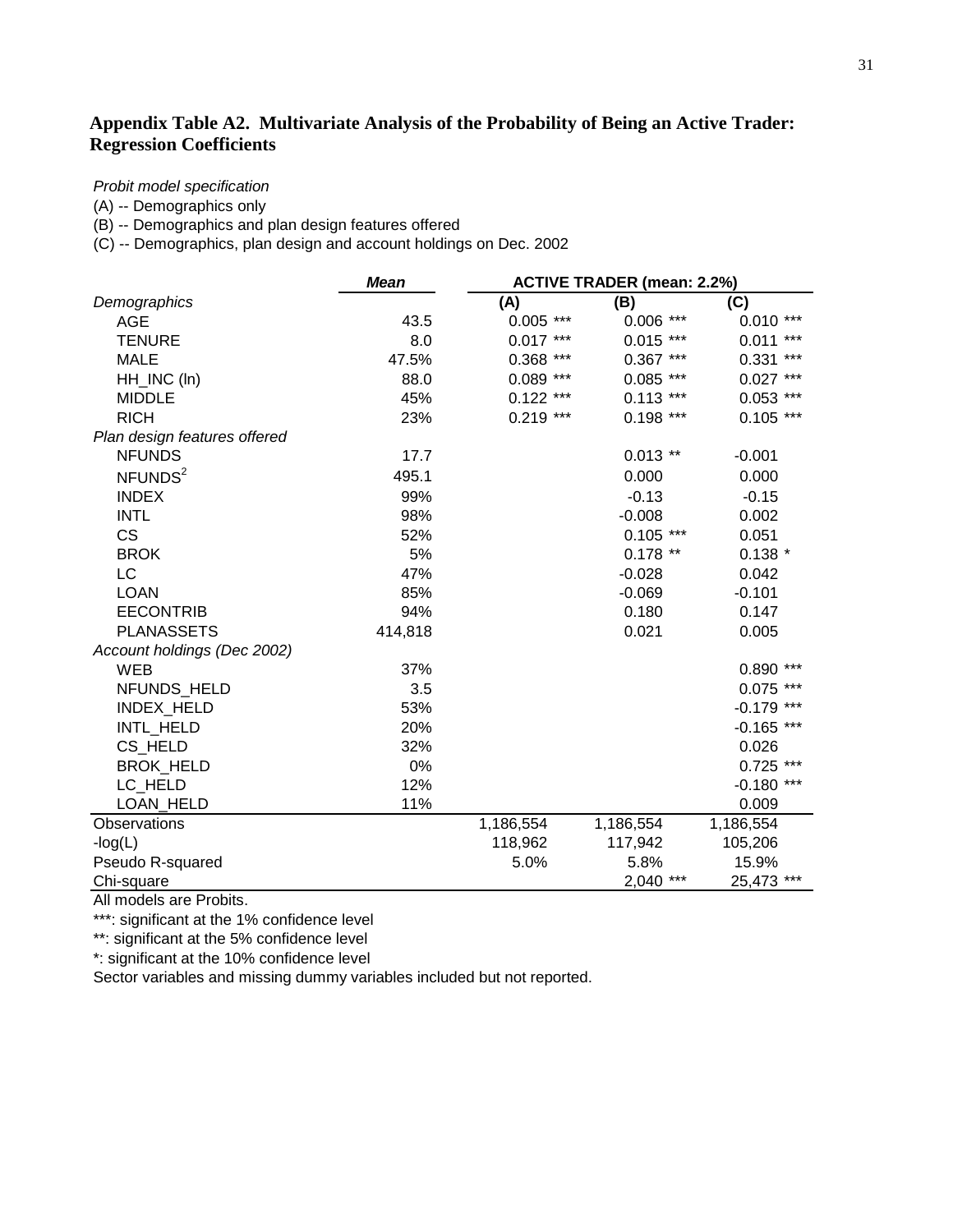# **Appendix Table A3. Multivariate Analysis of the Number of Trades: Regression Coefficients**

*Negative binomial model specification*

(A) -- Demographics only

(B) -- Demographics and plan design features offered

(C) -- Demographics, plan design and account holdings on Dec. 2002

|                              | <b>Mean</b> | NTRADES (mean: 0.6) |                |                 |  |  |  |
|------------------------------|-------------|---------------------|----------------|-----------------|--|--|--|
| Demographics                 |             | (A)                 | (B)            | (C)             |  |  |  |
| <b>AGE</b>                   | 43.5        | $0.009$ ***         | $0.011***$     | $0.015$ ***     |  |  |  |
| <b>TENURE</b>                | 8.0         | 0.031<br>$***$      | $0.028$ ***    | 0.020<br>***    |  |  |  |
| <b>MALE</b>                  | 47.5%       | 0.648<br>***        | $0.637***$     | ***<br>0.488    |  |  |  |
| HH_INC (In)                  | 88.0        | $0.185$ ***         | $0.182$ ***    | $***$<br>0.091  |  |  |  |
| <b>MIDDLE</b>                | 45%         | 0.273<br>***        | $0.262$ ***    | 0.159<br>***    |  |  |  |
| <b>RICH</b>                  | 23%         | $0.462$ ***         | $0.436$ ***    | $0.293$ ***     |  |  |  |
| Plan design features offered |             |                     |                |                 |  |  |  |
| <b>NFUNDS</b>                | 17.7        |                     | 0.019          | $-0.006$        |  |  |  |
| NFUNDS <sup>2</sup>          | 495.1       |                     | 0.000          | 0.000           |  |  |  |
| <b>INDEX</b>                 | 99%         |                     | $-0.88$ **     | $-1.19$ ***     |  |  |  |
| <b>INTL</b>                  | 98%         |                     | $0.264*$       | $0.243$ **      |  |  |  |
| <b>CS</b>                    | 52%         |                     | $0.217***$     | 0.098           |  |  |  |
| <b>BROK</b>                  | 5%          |                     | $0.376$ ***    | $0.237$ *       |  |  |  |
| LC                           | 47%         |                     | $-0.014$       | 0.090           |  |  |  |
| <b>LOAN</b>                  | 85%         |                     | $-0.165$       | $-0.187$ **     |  |  |  |
| <b>EECONTRIB</b>             | 94%         |                     | $0.489*$       | 0.410           |  |  |  |
| <b>PLANASSETS</b>            | 414,818     |                     | 0.021          | $-0.001$        |  |  |  |
| Account holdings (Dec 2002)  |             |                     |                |                 |  |  |  |
| WEB                          | 37%         |                     |                | 1.567 ***       |  |  |  |
| NFUNDS HELD                  | 3.5         |                     |                | 0.115<br>***    |  |  |  |
| INDEX_HELD                   | 53%         |                     |                | ***<br>$-0.218$ |  |  |  |
| INTL_HELD                    | 20%         |                     |                | $-0.215$ ***    |  |  |  |
| CS_HELD                      | 32%         |                     |                | 0.084           |  |  |  |
| <b>BROK_HELD</b>             | 0%          |                     |                | $0.918$ ***     |  |  |  |
| LC_HELD                      | 12%         |                     |                | $-0.269$ ***    |  |  |  |
| <b>LOAN HELD</b>             | 11%         |                     |                | $-0.018$        |  |  |  |
| Observations                 |             | 1,186,554           | 1,186,554      | 1,186,554       |  |  |  |
| $-log(L)$                    |             | 198,002             | 194,814        | 145,927         |  |  |  |
| Pseudo R-squared             |             | 9.1%                | 10.5%          | 33.0%           |  |  |  |
| Chi-square                   |             |                     | $***$<br>6,376 | 97,773<br>***   |  |  |  |

All models are negative binomial regressions.

\*\*\*: significant at the 1% confidence level

\*\*: significant at the 5% confidence level

\*: significant at the 10% confidence level